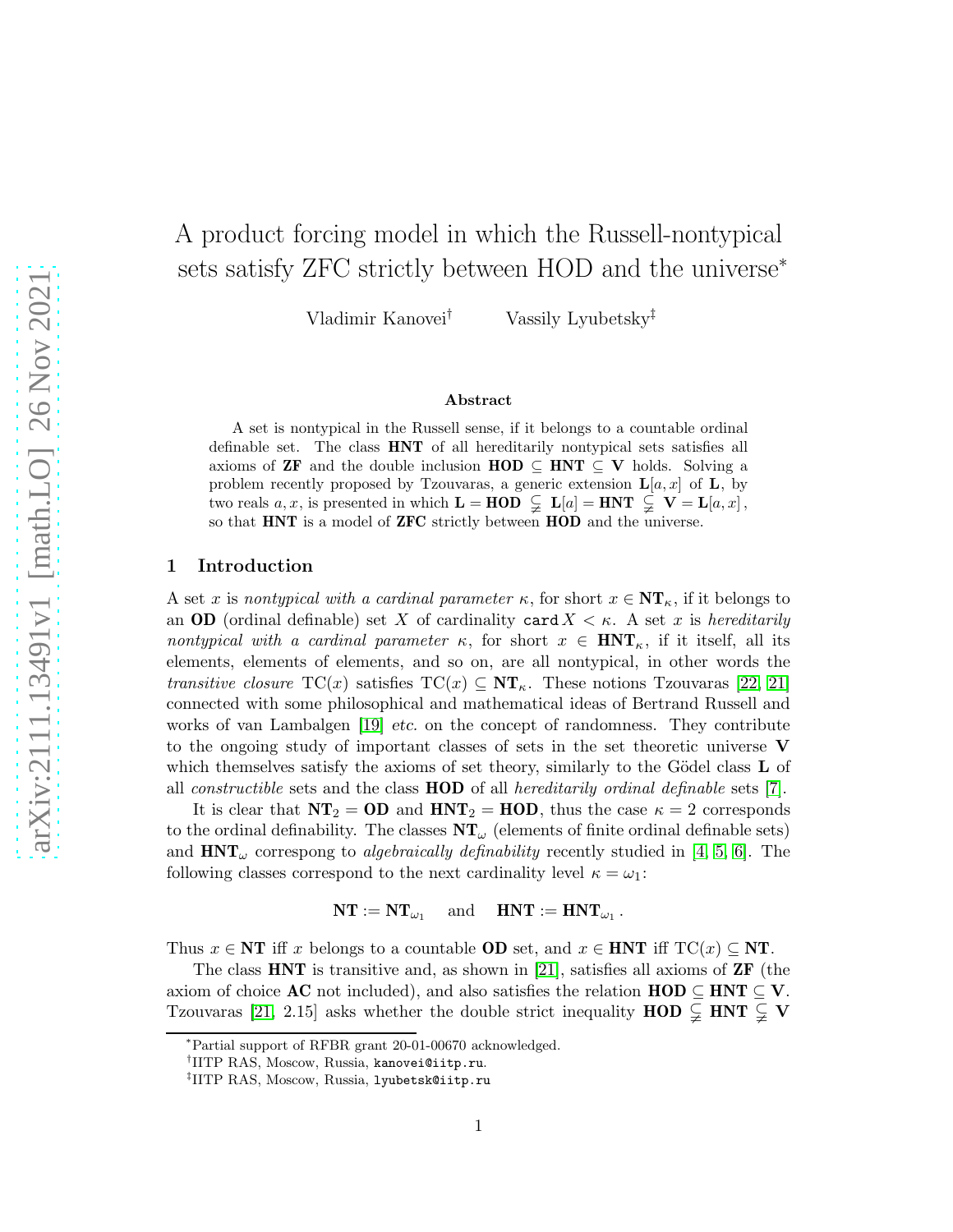can be realized in an appropriate model of ZFC. The following theorem, the main result of this paper, answers this question in the affirmative.

<span id="page-1-1"></span>**Theorem 1.1.** Let  $\mathbb{C} = \omega^{\leq \omega}$  be the Cohen forcing for adding a generic real  $x \in \omega^{\omega}$ to **L**. There is a forcing notion  $P \in L$ , which consists of Silver trees, and such that if a pair of reals  $\langle a, x \rangle$  is  $(\mathbb{P} \times \mathbb{C})$ -generic over **L** then it is true in  $\mathbf{L}[a, x]$  that

$$
\mathbf{L} = \mathbf{HOD} \subseteqneq \mathbf{L}[a] = \mathbf{HNT} \subseteqneq \mathbf{V} = \mathbf{L}[a, x].
$$

Note that **HNT** satisfies **ZFC**, not merely **ZF**, in the model  $\mathbf{L}[a, x]$  of the theorem.

Remark 1.2. This result is an essential strengthening of [\[17,](#page-15-3) Theorem 9.1]. Comparably to the latter, the claims that  $\mathbf{L} = \mathbf{HOD}$  (instead of simply  $a \notin \mathbf{HOD}$ ) and especially  $L[a] = HNT$  (instead of just  $x \notin HNT$ ) are added here, w.r.t. basically the same model, which makes the research more accomplished.

To make the text of this preprint more self-contained, we decided to near-copypast some definitions and auxiliary results from [\[17\]](#page-15-3), instead of briefly citing them as it would be more accustomed in a journal paper.  $\Box$ 

To prove the theorem, we make use of a forcing notion **P** introduced in [\[10\]](#page-15-4) in order to define a generic real  $a \in 2^{\omega}$  whose  $\mathsf{E}_0$ -equivalence class  $[a]_{\mathsf{E}_0}$  is a lightface  $\Pi_2^1$  (hence **OD**) set of reals with no **OD** element. This property of **P** is responsible for a P-generic real a to belong to **HNT**, and ultimately to  $\mathbf{L}[a] \subseteq \mathbf{HNT}$ , in  $\mathbf{L}[a, x]$ . This will be based on some results on Silver trees and Borel functions in Sections [2,](#page-1-0)[3](#page-3-0)[,4.](#page-4-0) The construction of **P** in **L** is given in Sections [5,](#page-6-0)[6.](#page-8-0) The proof that  $L[a] \subseteq HNT$  in  $\mathbf{L}[a, x]$  follows in Section [8.](#page-12-0)

The inverse inclusion  $HNT \subseteq L[a]$  in  $L[a, x]$  will be proved in Section [9](#page-13-0) on the basis of our earlier result [\[11\]](#page-15-5) on countable OD sets in Cohen-generic extensions.

#### <span id="page-1-0"></span>2 Perfect trees and Silver trees

Our results will involve forcing notions that consist of perfect trees and Silver trees. Here we introduce the relevant terminology from our earlier works [\[10,](#page-15-4) [12,](#page-15-6) [13\]](#page-15-7).

By  $2<sup>{\omega}</sup>$  we denote the set of all *tuples* (finite sequences) of terms 0, 1, including the empty tuple  $\Lambda$ . The length of a tuple s is denoted by  $\ln s$ , and  $2^n = \{s \in 2^{\leq \omega}$ :  $\text{ln } s = n$  (all tuples of length n). A tree  $\varnothing \neq T \subseteq 2^{<\omega}$  is perfect, symbolically  $T \in PT$ , if it has no endpoints and isolated branches. In this case, the set

$$
[T] = \{ a \in 2^{\omega} : \forall n \left( a \mathop{\upharpoonright} n \in T \right) \}
$$

of all *branches* of T is a perfect set in  $2^{\omega}$ . Note that  $[S] \cap [T] = \varnothing$  iff  $S \cap T$  is finite.

- If  $u \in T \in PT$ , then a portion (or a pruned tree)  $T \upharpoonright_u \in PT$  is defined by  $T \upharpoonright_u = \{ s \in T : u \subset s \vee s \subseteq u \}.$
- A tree  $S \subseteq T$  is clopen in T iff it is equal to the union of a finite number of portions of T. This is equivalent to  $[S]$  being clopen in  $[T]$ .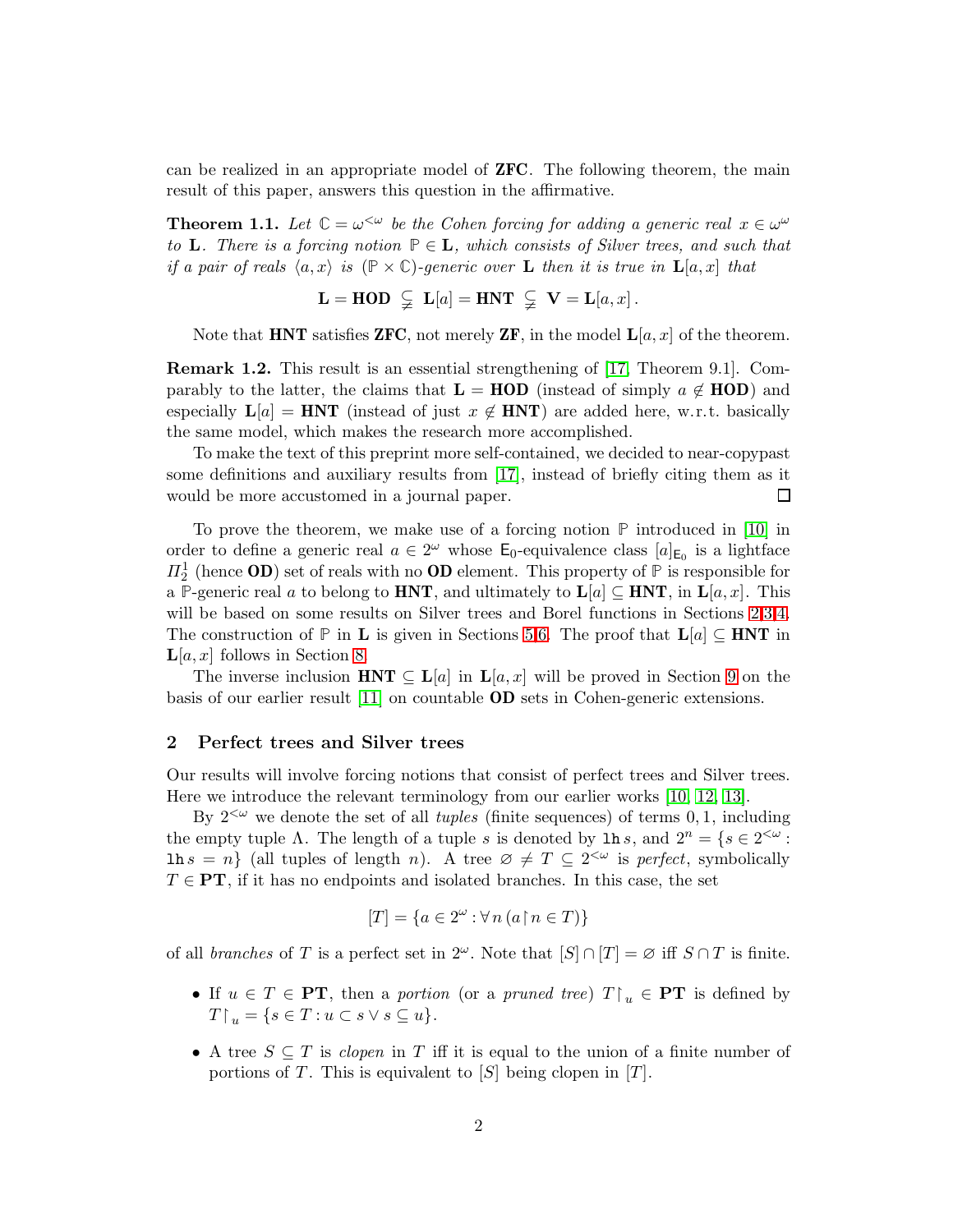A tree  $T \subseteq 2^{\leq \omega}$  is a *Silver tree*, symbolically  $T \in ST$ , if there is an infinite sequence of tuples  $u_k = u_k(T) \in 2^{<\omega}$ , such that T consists of all tuples of the form

$$
s = u_0^\n\hat{i}_0^\n\hat{i}_1^\n\hat{i}_1^\n\hat{i}_2^\n\hat{i}_2^\n\hat{i}_2^\n\hat{i}_2 \dots \hat{i}_n^\n\hat{i}_n
$$

and their sub-tuples, where  $n < \omega$  and  $i_k = 0, 1$ . Then the stem stem $(T) = u_0(T)$ is equal to the largest tuple  $s \in T$  with  $T = T \upharpoonright_s$ , and  $[T]$  consists of all infinite sequences  $a = u_0^{\rceil} i_0^{\rceil} u_1^{\rceil} i_1^{\rceil} u_2^{\rceil} i_2^{\rceil} \cdots \in 2^{\omega}$ , where  $i_k = 0, 1, \forall k$ . Put

$$
\mathrm{spl}_n(T) = \ln u_0 + 1 + \ln u_1 + 1 + \cdots + \ln u_{n-1} + 1 + \ln u_n.
$$

In particular,  $\text{spl}_0(T) = \text{lh } u_0$ . Thus  $\text{spl}(T) = \{\text{spl}_n(T) : n < \omega\} \subseteq \omega$  is the set of all *splitting levels* of the Silver tree  $T$ .

Action. Let  $\sigma \in 2^{<\omega}$ . If  $v \in 2^{<\omega}$  is another tuple of length  $\ln v \geq \ln \sigma$ , then the tuple  $v' = \sigma \cdot v$  of the same length  $\ln v' = \ln v$  is defined by  $v'(i) = v(i) + i \sigma(i)$ (addition modulo 2) for all  $i <$  1h $\sigma$ , but  $v'(i) = v(i)$  whenever  $\ln \sigma \leq i <$  1h $v$ . If  $\ln v < \ln \sigma$ , then we just define  $\sigma \cdot v = (\sigma \restriction \ln v) \cdot v$ .

If  $a \in 2^{\omega}$ , then similarly  $a' = \sigma \cdot a \in 2^{\omega}$ ,  $a'(i) = a(i) +_2 \sigma(i)$  for  $i < \ln \sigma$ , but  $a'(i) = a(i)$  for  $i \geq \ln \sigma$ . If  $T \subseteq 2^{<\omega}$ ,  $X \subseteq 2^{\omega}$ , then the sets

$$
\sigma \cdot T = \{ \sigma \cdot v : v \in T \} \quad \text{and} \quad \sigma \cdot X = \{ \sigma \cdot a : a \in X \}
$$

are *shifts* of the tree  $T$  and the set  $X$  accordingly.

<span id="page-2-0"></span>**Lemma 2.1** ([\[13\]](#page-15-7), 3.4). If  $n < \omega$  and  $u, v \in T \cap 2^n$ , then  $T \upharpoonright_u = v \cdot u \cdot (T \upharpoonright_v)$ . If  $t \in T \in \mathbf{ST}$  and  $\sigma \in 2^{<\omega}$ , then  $\sigma \cdot T \in \mathbf{ST}$  and  $T \upharpoonright_s \in \mathbf{ST}$ .  $\Box$ 

**Definition 2.2 (refinements).** Assume that  $T, S \in ST$ ,  $S \subseteq T$ ,  $n < \omega$ . We define  $S \subseteq_n T$  (the tree S *n*-refines T) if  $S \subseteq T$  and  $\text{spl}_k(T) = \text{spl}_k(S)$  for all  $k < n$ . This is equivalent to  $(S \subseteq T \text{ and})$   $u_k(S) = u_k(T)$  for all  $k < n$ , of course.  $\Box$ 

Then  $S \subseteq_0 T$  is equivalent to  $S \subseteq T$ , and  $S \subseteq_{n+1} T$  implies  $S \subseteq_n T$  (and  $S \subseteq T$ ), but if  $n \geq 1$  then  $S \subseteq_n T$  is equivalent to  $\text{spl}_{n-1}(T) = \text{spl}_{n-1}(S)$ .

<span id="page-2-2"></span>**Lemma 2.3.** Assume that  $T, U \in ST$ ,  $n < \omega$ ,  $h > sp1_{n-1}(T)$ ,  $s_0 \in 2^h \cap T$ , and  $U \subseteq T \restriction_{s_0}$ . Then there is a unique tree  $S \in ST$  such that  $S \subseteq_n T$  and  $S \restriction_{s_0} = U$ . If in addition  $U$  is clopen in  $T$  then  $S$  is clopen in  $T$  as well.

**Proof** (sketch). Define a tree S so that  $S \cap 2^h = T \cap 2^h$ , and if  $t \in T \cap 2^h$  then, by Lemma [2.1,](#page-2-0)  $S \upharpoonright_t = (t \cdot s_0) \cdot U$ ; then  $S \upharpoonright_{s_0} = U$ . To check that  $S \in ST$ , we can easily compute the tuples  $u_k(S)$ . Namely, as  $U \subseteq T \upharpoonright_{s_0}$ , we have  $s_0 \subseteq u_0(U) = \texttt{stem}(U)$ , hence  $\ell = \text{lh}(u_0(U)) \geq h > m = \text{spl}_{n-1}(T)$ . Then  $u_k(S) = u_k(T)$  for all  $k < n$ ,  $u_n(S) = u_0(U) \upharpoonright [m, \ell)$  (thus  $u_n(S) \in 2^{\ell-m}$ ), and  $u_k(S) = u_k(U)$  for all  $k > n$ .  $\Box$ 

<span id="page-2-1"></span>**Lemma 2.4** ([\[13\]](#page-15-7), Lemma 4.4). Let  $\ldots \subseteq_4 T_3 \subseteq_3 T_2 \subseteq_2 T_1 \subseteq_1 T_0$  be a sequence of trees in ST. Then  $T = \bigcap_n t_n \in \mathbf{ST}$ .  $\Box$ 

**Proof** (sketch). By definition we have  $u_k(T_n) = u_k(T_{n+1})$  for all  $k \leq n$ . Then one easily computes that  $u_n(T) = u_n(T_n)$  for all n.  $\Box$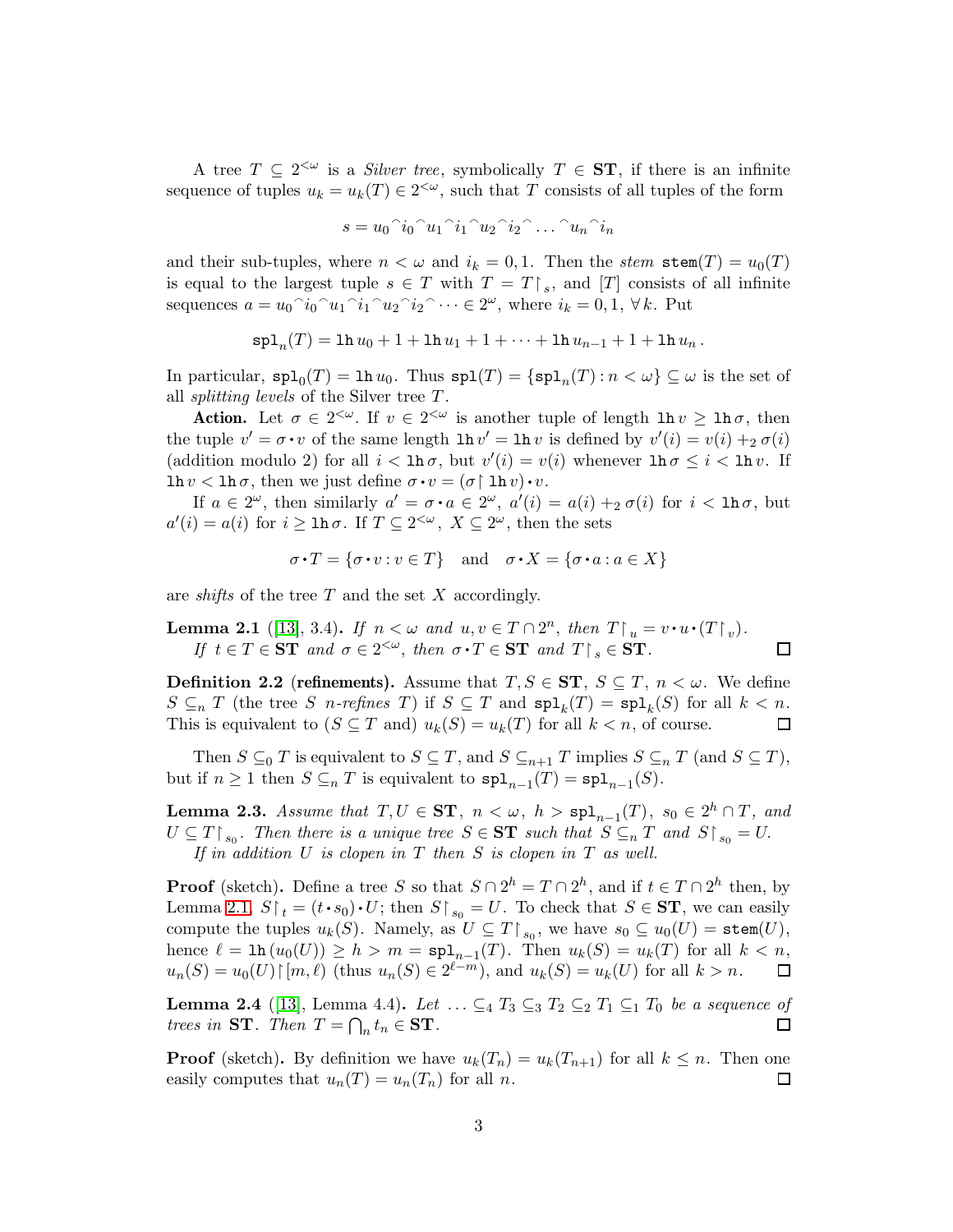#### <span id="page-3-0"></span>3 Reduction of Borel maps to continuous ones

A classical theorem claims that in Polish spaces every Borel function is continuous on a suitable dense  $\mathbf{G}_{\delta}$  set (Theorem 8.38 in Kechris [\[18\]](#page-15-8)). It is also known that a Borel map defined on  $2^{\omega}$  is continuous on a suitable Silver tree. The next lemma combines these two results. Our interest in functions defined on  $2^{\omega} \times \omega^{\omega}$  is motivated by further applications to reals in generic extensions of the form  $\mathbf{L}[a, x]$ , where  $a \in 2^{\omega}$ is **P**-generic real for some  $\mathbb{P} \subseteq \mathbf{ST}$  while  $x \in \omega^{\omega}$  is just Cohen generic.

In the remainder, if  $v \in \omega^{\langle \omega \rangle}$  (a tuple of natural numbers), then we define  $\mathcal{N}_v =$  $\{x \in \omega^{\omega} : v \subset x\},\$ a Baire interval or portion in the Baire space  $\omega^{\omega}$ .

<span id="page-3-4"></span>**Lemma 3.1.** Let  $T \in \mathbf{ST}$  and  $f : 2^{\omega} \times \omega^{\omega} \to 2^{\omega}$  be a Borel map. There is a Silver tree  $S \subseteq T$  and a dense  $\mathbf{G}_{\delta}$  set  $D \subseteq \omega^{\omega}$  such that f is continuous on  $[S] \times D$ .

**Proof.** By the abovementioned classical theorem,  $f$  is already continuous on some dense  $G_{\delta}$  set  $Z \subseteq [T] \times \omega^{\omega}$ . It remains to define a Silver tree  $S \subseteq T$  and a dense  $G_{\delta}$ set  $D \subseteq \omega^{\omega}$  such that  $[S] \times D \subseteq Z$ . This will be our goal.

We have  $Z = \bigcap_n Z_n$ , where each  $Z_n \subseteq [T] \times \omega^\omega$  is open dense.

<span id="page-3-1"></span>We fix a recursive enumeration  $\omega \times \omega^{\leq \omega} = \{ \langle N_k, v_k \rangle : k \langle \omega \rangle \}$ . We will define a sequence of Silver trees  $S_k$  and tuples  $w_k \in \omega^{\leq \omega}$  satisfying the following:

- <span id="page-3-2"></span>(1) ...  $\subseteq_4 S_3 \subseteq_3 S_2 \subseteq_2 s_1 \subseteq_1 S_0 = T$ , as in Lemma [2.4;](#page-2-1)
- <span id="page-3-3"></span>(2) if  $k < \omega$  then  $S_{k+1}$  is **clopen** in  $S_k$  (see Section [2\)](#page-1-0);
- (3)  $v_k \subseteq w_k$  and  $[S_{k+1}] \times \mathcal{N}_{w_k} \subseteq Z_{N_k}$ , for all k.

At step 0 we already have  $S_0 = T$ .

Assume that  $S_k \in \mathbf{ST}$  has already been defined. Let  $h = \mathbf{spl}_{k+1}(S_k)$ .

Consider any tuple  $t \in 2^h \cap S_k$ . As  $Z_{N_k}$  is open dense, there is a tuple  $u_1 \in \omega^{\leq \omega}$ and a Silver tree  $A_1 \subseteq S_k \upharpoonright_t$ , clopen in  $S_k$  (for example, a portion in  $S_k$ ) such that  $v_k \subseteq u_1$  and  $[A_1] \times \mathcal{N}_{u_1} \subseteq Z_{N_k}$ . According to Lemma [2.3,](#page-2-2) there exists a Silver tree  $U_1 \subseteq_{k+1} S_k$ , clopen in  $S_k$  along with A, such that  $U_1 \upharpoonright_t = A_1$ , so  $[U_1 \upharpoonright_t] \times \mathcal{N}_{u_1} \subseteq Z_{N_k}$ by construction.

Now take another tuple  $t' \in 2^h \cap S_k$ , and similarly find  $u_2 \in \omega^{\langle \omega \rangle}$  and a Silver tree  $A_2 \subseteq U_1 \upharpoonright_{t'}$ , clopen in  $U_1$ , such that  $u_1 \subseteq u_2$  and  $[A_2] \times \mathcal{N}_{u_2} \subseteq Z_{N_k}$ . Once again there is a Silver tree  $U_2 \subseteq_{k+1} U_1$ , clopen in  $S_k$  and such that  $[U_2 \upharpoonright_{t'}] \times \mathcal{N}_{u_2} \subseteq Z_{N_k}$ .

We iterate this construction over all tuples  $t \in 2^h \cap S_k$ ,  $\subseteq_{k+1}$ -shrinking trees and extending tuples in  $\omega^{\leq \omega}$ . We get a Silver tree  $U \subseteq_{k+1} S_k$ , clopen in  $S_k$ , and a tuple  $w \in \omega^{\leq \omega}$ , that  $v_k \subseteq w$  and  $[U] \times \mathcal{N}_w \subseteq Z_{N_k}$ . Take  $w_k = w$ ,  $S_{k+1} = U$ . This completes the inductive step.

As a result we get a sequence  $\ldots \subseteq_4 S_3 \subseteq_3 S_2 \subseteq_2 S_1 \subseteq_1 S_0 = T$  of Silver trees  $S_k$ , and tuples  $w_k \in \omega^{\langle \omega \rangle}$   $(k < \omega)$ , which satisfy  $(1), (2), (3)$ .

We put  $S = \bigcap_k S_k$ ; then  $S \in \mathbf{ST}$  by [\(1\)](#page-3-1) and Lemma [2.4,](#page-2-1) and  $S \subseteq T$ .

If  $n < \omega$  then let  $W_n = \{w_k : N_k = n\}$ . We claim that  $D_n = \bigcup_{w \in W_n} \mathcal{N}_w$  is an open dense set in  $\omega^{\omega}$ . Indeed, let  $v \in \omega^{\langle \omega \rangle}$ . Consider any k such that that  $v_k = v$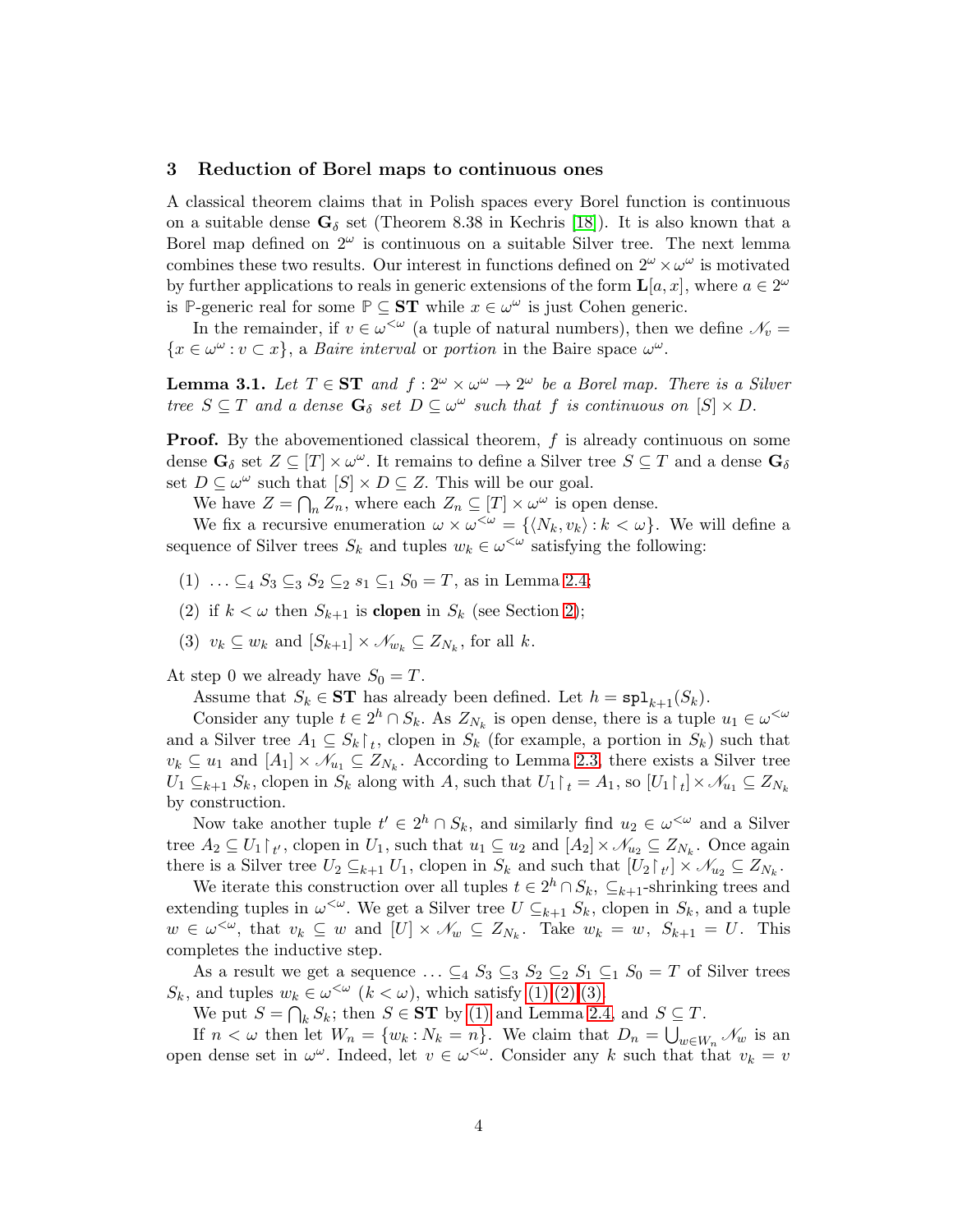and  $N_k = n$ . By construction, we have  $v \subseteq w_k \in W_n$ , as required. We conclude that the set  $D = \bigcap_n D_n$  is dense and  $\mathbf{G}_{\delta}$ .

To check  $[S] \times D \subseteq Z$ , let  $n < \omega$ ; we show that  $[S] \times D \subseteq Z_n$ . Let  $a \in [S]$ and  $x \in D$ , in particular  $x \in D_n$ , so  $x \in \mathcal{N}_{w_k}$  for some k with  $N_k = n$ . However,  $[S_{k+1}] \times \mathcal{N}_{w_k} \subseteq Z_n$  by [\(3\),](#page-3-3) and at the same time obviously  $a \in [S_{k+1}]$ . We conclude that in fact  $\langle a, x \rangle \in Z_n$ , as required.  $\square$  (Lemma [3.1](#page-3-4))

<span id="page-4-5"></span>**Corollary 3.2.** Let  $T \in \mathbf{ST}$  and  $f : 2^{\omega} \to 2^{\omega}$  be a Borel map. There is a Silver tree  $S \subseteq T$  such that f is continuous on  $[S]$ .  $\Box$ 

We add the following result that belongs to the folklore of the Silver forcing. See Corollary 5.4 in [\[12\]](#page-15-6) for a proof.

<span id="page-4-6"></span>**Lemma 3.3.** Assume that  $T \in \mathbf{ST}$  and  $f: 2^{\omega} \to 2^{\omega}$  is a continuous map. Then there is a Silver tree  $S \subseteq T$  such that f is either a bijection or a constant on  $[S]$ .  $\Box$ 

# <span id="page-4-0"></span>4 Normalization of Borel maps

<span id="page-4-1"></span>**Definition 4.1.** A map  $f: 2^{\omega} \times \omega^{\omega} \to 2^{\omega}$  is normalized on  $T \in ST$  for  $\mathbb{U} \subseteq ST$  if there exists a dense  $\mathbf{G}_{\delta}$  set  $X \subseteq \omega^{\omega}$  such that f is continuous on  $[T] \times X$  and:

 $-$  either (a) there are tuples  $v \in \omega^{\lt \omega}$ ,  $\sigma \in 2^{<\omega}$  such that  $f(a,x) = \sigma \cdot a$  for all  $a \in [T]$  and  $x \in \mathcal{N}_v \cap X$ , where, we remind,  $\mathcal{N}_v = \{x \in \omega^\omega : v \subset x\}$ ;

 $\Box$ 

- or (b) 
$$
f(a, x) \notin \bigcup_{\sigma \in 2^{\lt} \omega} \wedge S \in \mathbb{U} \sigma \cdot [S]
$$
 for all  $a \in [T]$  and  $x \in X$ .

<span id="page-4-4"></span>**Theorem 4.2.** Let  $\mathbb{U} = \{T_0, T_1, T_2, \ldots\} \subseteq \mathbf{ST}$  and  $f : 2^{\omega} \times \omega^{\omega} \to 2^{\omega}$  be a Borel map. There is a set  $\mathbb{U}' = \{S_0, S_1, S_2, \ldots\} \subseteq \mathbf{ST}$ , such that  $S_n \subseteq T_n$  for all n and f is normalized on  $S_0$  for  $\mathbb{U}'$ .

**Proof.** First of all, according to Lemma [3.1,](#page-3-4) there is a Silver tree  $T' \subseteq T_0$  and a dense  $\mathbf{G}_{\delta}$  set  $W \subseteq \omega^{\omega}$  such that f is continuous on  $[T'] \times W$ . And since any dense  $\mathbf{G}_{\delta}$  set  $X \subseteq \omega^{\omega}$  is homeomorphic to  $\omega^{\omega}$ , we can w.l.o.g. assume that  $W = \omega^{\omega}$  and  $T' = T_0$ . Thus, we simply suppose that f is already continuous on  $[T_0] \times \omega^{\omega}$ .

Assume that option (a) of the definition of [4.1](#page-4-1) does not take place, i.e.

<span id="page-4-3"></span>(\*) if  $X \subseteq \omega^{\omega}$  is dense  $\mathbf{G}_{\delta}$ , and  $v \in \omega^{\langle \omega \rangle}$ ,  $\sigma \in 2^{\langle \omega \rangle}$ ,  $S \in \mathbf{ST}$ ,  $S \subseteq T_0$ , then there are reals  $a \in [S]$  and  $x \in \mathcal{N}_v \cap X$  such that  $f(a, x) \neq \sigma \cdot a$ .

We'll construct Silver trees  $S_n \subseteq T_n$  and a dense  $\mathbf{G}_{\delta}$  set  $X \subseteq \omega^{\omega}$  satisfying (b) of Definition [4.1,](#page-4-1) that is, in our case, the relation  $f(a, x) \notin \bigcup_{\sigma \in 2 \le \omega \wedge n \le \omega} \sigma \cdot [S_n]$  will be fulfilled for all  $a \in [S_0]$  and  $x \in X$ .

To maintain the construction, we fix any enumeration  $\omega \times 2^{<\omega} \times \omega^{<\omega} = \{ \langle N_k, \sigma_k, v_k \rangle :$  $k < \omega$ . Auxiliary Silver trees  $S_k^n$   $(n, k < \omega)$  and tuples  $w_k \in \omega^{\langle \omega \rangle}(k < \omega)$ , satisfying the following conditions, will be defined.

<span id="page-4-2"></span>(1)  $\ldots \subseteq_4 S_3^n \subseteq_3 S_2^n \subseteq_2 S_1^n \subseteq_1 S_0^n = T_n$  as in Lemma [2.4,](#page-2-1) for each  $n < \omega$ ;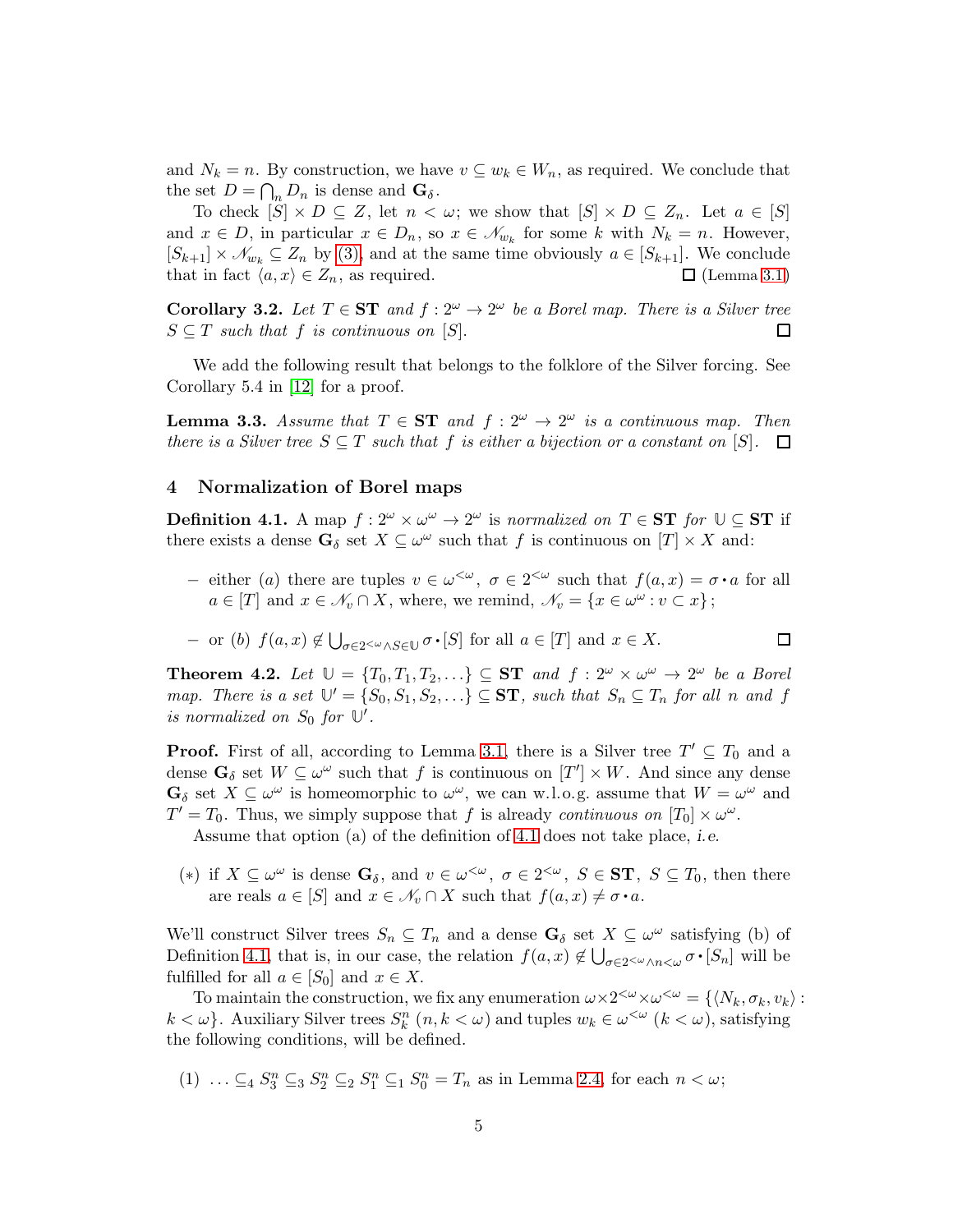- <span id="page-5-1"></span><span id="page-5-0"></span>(2)  $S_{k+1}^n = S_k^n$  for all  $n > 0, n \neq N_k$ ;
- (3)  $S_{k+1}^0 \subseteq_{k+1} S_k^0$ ,  $S_{k+1}^{N_k} \subseteq_{k+1} S_k^{N_k}$ ,  $v_k \subseteq w_k$ , and  $f(a, x) \notin \sigma_k \cdot [S_{k+1}^N]$  for all reals q  $a \in [S_{k+1}^0]$  and  $x \in \mathcal{N}_{w_k}$ .

At step 0 of the construction, we put  $S_0^n = T_n$  for all n, by [\(1\).](#page-4-2)

Assume that  $k < \omega$  and all Silver trees  $S_k^n$ ,  $n < \omega$  are already defined. We put  $S_{k+1}^n = S_k^n$  for all  $n > 0, n \neq N_k$ , by [\(2\).](#page-5-0)

To define the trees  $S_{k+1}^0$  and  $S_{k+1}^{N_k}$ , we put  $h = \text{spl}_{k+1}(S_k^0)$ ,  $m = \text{spl}_{k+1}(S_k^N)$ .

Case 1:  $N_k > 0$ . Take any pair of tuples  $s \in 2^h \cap S_k^0$ ,  $t \in 2^m \cap S_k^{N_k}$  and any reals  $a_0 \in [S_k^0 \rceil_s]$  and  $x_0 \in \omega^\omega$ . Consider any real  $b_0 \in [S_k^{N_k} \rceil_t]$  not equal to  $\sigma_k \cdot f(a_0, x_0)$ . Let's say  $b_0(\ell) = i \neq j = (\sigma_k \cdot f(a_0, x_0))(\ell)$ , where  $i, j \leq 1, \ell < \omega$ . By the continuity of f, there is a tuple  $u_1 \in \omega^{\leq \omega}$  and Silver tree  $A \subseteq S_k^0 \upharpoonright_s$  such that  $v_k \subseteq u_1 \subset x_0$ ,  $a_0 \in [A]$ , and  $(\sigma_k \cdot f(a,x))(\ell) = j$  for all  $x \in \mathcal{N}_{u_1}$  and  $a \in [A]$ . It is also clear that  $B = \{ \tau \in S_k^{N_k} \mid t : \text{lh } \tau \leq \ell \vee \tau(\ell) = i \}$  is a Silver tree containing  $b_0$ , and  $b(\ell) = i$ for all  $b \in [B]$ . According to Lemma [2.3,](#page-2-2) there are Silver trees  $U_1 \subseteq_{k+1} S_k^0$  and  $V_1 \subseteq_{k+1} S_k^{N_k}$ , such that  $U_1 \upharpoonright_s = A$  and  $V_1 \upharpoonright_t = B$ , hence by construction we have  $\sigma_k \cdot f(a, x) \notin [V_1 \upharpoonright_t]$  for all  $a \in [U_1 \upharpoonright_s]$  and  $x \in \mathcal{N}_{u_1}$ .

Now consider another pair of tuples  $s \in 2^h \cap S_k^0$ ,  $t \in 2^m \cap S_k^{N_k}$ . We similarly get Silver trees  $U_2 \subseteq_{k+1} U_1$  and  $V_2 \subseteq_{k+1} V_1$ , and a tuple  $u_2 \in \omega^{\lt \omega}$ , such that  $u_1 \subseteq u_2$  and  $\sigma_k \cdot f(a, x) \notin [V_2(\to t')]$  for all  $a \in [U_2 \upharpoonright_{s'}]$  and  $x \in \mathcal{N}_{u_2}$ . In this case, we have  $V_2 \upharpoonright_t \subseteq V_1 \upharpoonright_t$  and  $U_2 \upharpoonright_s \subseteq U_1 \upharpoonright_s$ , so that what has already been achieved at the previous step is preserved.

We iterate through all pairs of  $s \in 2^h \cap S_k^0$ ,  $t \in 2^m \cap S_k^{N_k}$ ,  $\subseteq_{k+1}$ -shrinking trees and extending tuples in  $\omega^{\leq \omega}$  at each step. This results in a pair of Silver trees  $U \subseteq_{k+1} S_k^0$ ,  $V \subseteq_{k+1} S_k^{N_k}$  and a tuple  $w \in \omega^{\leq \omega}$  such that  $v_k \subseteq w$  and  $\sigma_k \cdot f(a,x) \notin V$  for all reals  $a \in [U]$  and  $x \in \mathcal{N}_w$ . Now to fulfill [\(3\),](#page-5-1) take  $w_k = w$ ,  $S^0_{k+1} = U$ , and  $S^{N_k}_{k+1} = V$ . Recall that here  $N_k > 0$ .

<span id="page-5-2"></span>Case 2:  $N_k = 0$ . Here the construction somewhat changes, and hypothesis (\*) will be used. We claim that there exist:

(4) a tuple  $w_k \in \omega^{\leq \omega}$  and a Silver tree  $S^0_{k+1} \subseteq_{k+1} S^0_k$  such that  $v_k \subseteq w_k$  and  $f(a, x) \notin \sigma_k \cdot [S^0_{k+1}]$  for all  $a \in [S^0_{k+1}], x \in \mathcal{N}_{w_k}$ . (Equivalent to [\(3\)](#page-5-1) as  $N_k = 0$ .)  $\ddot{\phantom{0}}$ 

Take any pair of tuples  $s, t \in 2^h \cap S_k^0$ , where  $h = \text{spl}_{k+1}(S_k^0)$  as above. Thus  $S_k^0\upharpoonright_t = t \cdot s \cdot (S_k^0\upharpoonright_s)$  $S_k^0\upharpoonright_t = t \cdot s \cdot (S_k^0\upharpoonright_s)$  $S_k^0\upharpoonright_t = t \cdot s \cdot (S_k^0\upharpoonright_s)$ , by Lemma [2.1.](#page-2-0) According to (\*), there are reals  $x_0 \in \mathcal{N}_v$  and  $a_0 \in [S_k^0 \rceil_s]$  satisfying  $f(a_0, x_0) \neq \sigma_k \cdot s \cdot t \cdot a_0$ , or equivalently,  $\sigma_k \cdot f(a_0, x_0) \neq s \cdot t \cdot a_0$ . q q

Similarly to Case 1, we have  $(\sigma_k \cdot f(a_0, x_0))(\ell) = i \neq j = (s \cdot t \cdot a_0)(\ell)$  for some q  $\ell < \omega$  and  $i, j \leq 1$ . By the continuity of f, there is a tuple  $u_1 \in \omega^{\leq \omega}$  and a Silver tree  $A \subseteq S_k^0 \upharpoonright_s$ , clopen in  $S_k^0$ , such that  $v_k \subseteq u_1 \subset x_0$ ,  $a_0 \in [A]$ , and  $(\sigma_k \cdot f(a, x))(\ell) = j$ but  $(s \cdot t \cdot a)(\ell) = j$  for all  $x \in \mathcal{N}_{u_1}$  and  $a \in [A]$ . Lemma [2.3](#page-2-2) gives us a Silver tree  $U_1 \subseteq_{k+1} S_k^0$ , clopen in  $S_k^0$  as well, such that  $U_1 \upharpoonright_s = A$  — and then  $U_1 \upharpoonright_t = s \cdot t \cdot A$ . q Therefore  $\sigma_k \cdot f(a, x) \notin [\overline{U}_1 \upharpoonright_t]$  holds for all  $a \in [U_1 \upharpoonright_s]$  and  $x \in \mathcal{N}_{u_1}$  by construction.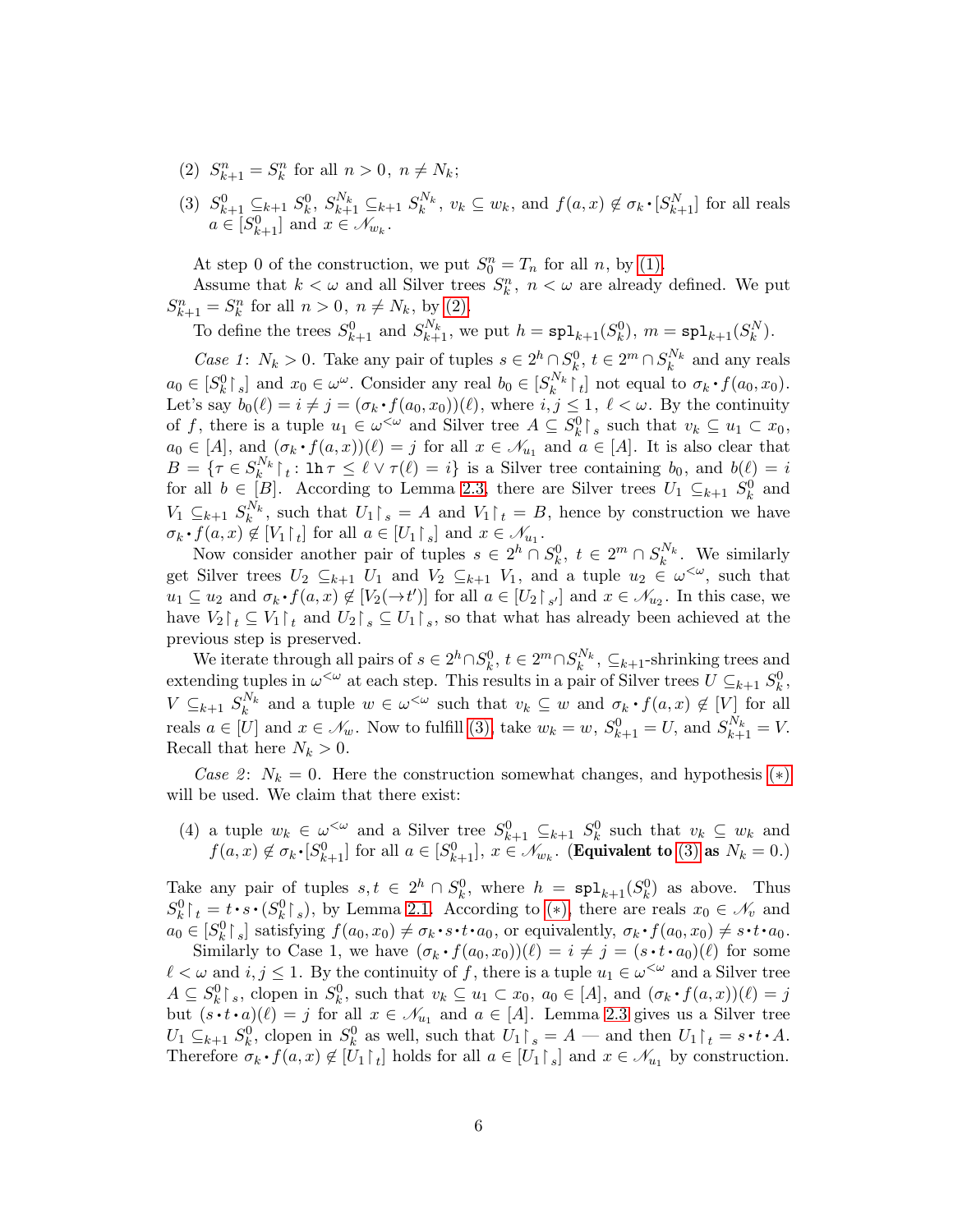Having worked out all pairs of tuples  $s, t \in 2^h \cap S_k^0$ , we obtain a Silver tree  $U \subseteq_{k+1} S_k^0$  and a tuple  $w \in \omega^{\leq \omega}$ , such that  $v_k \subseteq w$  and  $\sigma_k \cdot f(a, x) \notin [U]$  for all  $a \in [U]$  and  $x \in \mathcal{N}_w$ . Now to fulfill [\(4\),](#page-5-2) take  $w_k = w$  and  $S^0_{k+1} = U$ .

To conclude, we have for each n a sequence  $\ldots \subseteq_4 S_3^n \subseteq_3 S_2^n \subseteq_2 S_1^n \subseteq_1 S_0^n = T_n$ of Silver trees  $S_k^n$ , along with tuples  $w_k \in \omega^{\leq \omega}$   $(k < \omega)$ , and these sequences satisfy the requirements  $(1),(2),(3)$  $(1),(2),(3)$  $(1),(2),(3)$  (equivalent to  $(4)$  in case  $N_k = 0$ ).

We put  $S_n = \bigcap_k S_k^n$ . Then  $S_n \in \mathbf{ST}$  by Lemma [2.4,](#page-2-1) and  $S_n \subseteq T_n$ .

If  $n < \omega$  and  $\sigma \in 2^{<\omega}$  then let  $W_{n\sigma} = \{w_k : N_k = n \wedge \sigma_k = \sigma\}$ . The set  $X_{n\sigma} = \bigcup_{w \in W_{n\sigma}} \mathcal{N}_w$  is then open dense in  $\omega^{\omega}$ . Indeed, if  $v \in \omega^{\omega}$  then we take k such that  $v_k = v$ ,  $N_k = n$ ,  $\sigma_k = \sigma$ ; then  $v \subseteq w_k \in W_{n\sigma}$  by construction. Therefore,  $X = \bigcap_{n<\omega,\,\sigma\in 2<\omega} X_{n\sigma}$  is a dense  $\mathbf{G}_{\delta}$  set. Now to check property (b) of Definition [4.1,](#page-4-1) consider any  $n < \omega, \ \sigma \in 2^{<\omega}, \ a \in [S_0], \ x \in X$ ; we claim that  $f(a, x) \notin \sigma \cdot [S_n]$ .

By construction, we have  $x \in X_{n\sigma}$ , i.e.  $x \in \mathcal{N}_{w_k}$ , where  $k \in W_{n\sigma}$ , so that  $N_k = n$ ,  $\sigma_k = \sigma$ . Now  $f(a, x) \notin \sigma \cdot [S_n]$  directly follows from [\(3\)](#page-5-1) for this k, since  $S_0 \subseteq S_{k+1}^0$ and  $S_n \subseteq S_k^n$  $\Box$  (Theorem [4.2](#page-4-4))

## <span id="page-6-0"></span>5 The forcing notion for Theorem [1.1](#page-1-1)

Using the standard encoding of Borel sets, as e.g. in [\[20\]](#page-15-9) or [\[9,](#page-15-10)  $\S 1D$ ], we fix a coding of Borel functions  $f: 2^{\omega} \to 2^{\omega}$ . As usual, it includes a  $\Pi_1^1 \text{-} set^1$  $\Pi_1^1 \text{-} set^1$  $\Pi_1^1 \text{-} set^1$  of codes  $\mathbf{BC} \subseteq \omega^{\omega}$ , and for each code  $r \in BC$  a certain Borel function  $F_r : 2^{\omega} \to 2^{\omega}$  coded by r. We assume that each Borel function has some code, and there is a  $\Sigma_1^1$  relation  $\mathfrak{S}(\cdot,\cdot,\cdot)$  and a  $\Pi_1^1$  relation  $\mathfrak{P}(\cdot,\cdot,\cdot)$  such that for all  $r \in \mathbf{BC}$  and  $a, b \in 2^\omega$  it holds  $F_r(a) = b \iff \mathfrak{S}(r, a, b) \iff \mathfrak{P}(r, a, b).$ 

Similarly, we fix a coding of Borel functions  $f: 2^{\omega} \times \omega^{\omega} \to 2^{\omega}$ , that includes a  $\Pi_1^1$ -set of codes  $BC_2 \subseteq \omega^\omega$ , and for each code  $r \in BC_2$  a Borel function  $F_r^2$ :  $2^{\omega} \times \omega^{\omega} \rightarrow 2^{\omega}$  coded by r, such that each Borel function has some code, and there is a  $\Sigma_1^1$  relation  $\mathfrak{S}^2(\cdot,\cdot,\cdot,\cdot)$  and a  $\Pi_1^1$  relation  $\mathfrak{P}^2(\cdot,\cdot,\cdot,\cdot)$  such that for all  $r \in \mathbf{BC}$ ,  $x \in \omega^{\omega}$ , and  $a, b \in 2^{\omega}$  it holds  $F_r^2(a, x) = b \iff \mathfrak{S}^2(r, a, x, b) \iff \mathfrak{P}^2(r, a, x, b)$ .

If  $\mathbb{U} \subseteq ST$ , then  $\text{Clos}(\mathbb{U})$  denotes the set of all trees of the form  $\sigma \cdot (T \restriction_s)$ , where  $\sigma \in 2^{<\omega}$  and  $s \in T \in \mathbb{U}$ , *i.e.* the closure of  $\mathbb{U}$  w.r.t. both shifts and portions.

The following construction is maintained in L. We define a sequence of countable sets  $\mathbb{U}_{\alpha} \subseteq \mathbf{ST}$ ,  $\alpha < \omega_1$  satisfying the following conditions  $1^{\circ}$ -6<sup>°</sup>.

<span id="page-6-2"></span>1<sup>°</sup>. Each  $\mathbb{U}_{\alpha} \subseteq \mathbf{ST}$  is countable,  $\mathbb{U}_{0}$  consists of a single tree  $2^{<\omega}$ .

We then define  $\mathbb{P}_{\alpha} = \text{Clos}(\mathbb{U}_{\alpha})$ ,  $\mathbb{P}_{\leq \alpha} = \bigcup_{\xi < \alpha} \mathbb{P}_{\xi}$ . These sets are obviously closed with respect to shifts and portions, that is  $\text{Clos}(\mathbb{P}_{\alpha}) = \mathbb{P}_{\alpha}$  and  $\text{Clos}(\mathbb{P}_{<\alpha}) = \mathbb{P}_{<\alpha}$ .

<span id="page-6-3"></span>2°. For every  $T \in \mathbb{P}_{< \alpha}$  there is a tree  $S \in \mathbb{U}_{\alpha}, S \subseteq T$ .

Let  $ZFC<sup>-</sup>$  be the subtheory of the theory  $ZFC$ , containing all axioms except the power set axiom, and additionally containing an axiom asserting the existence of

<span id="page-6-1"></span><sup>&</sup>lt;sup>1</sup>The letters  $\Sigma$  and  $\Pi$  denote effective (lightface) projective classes.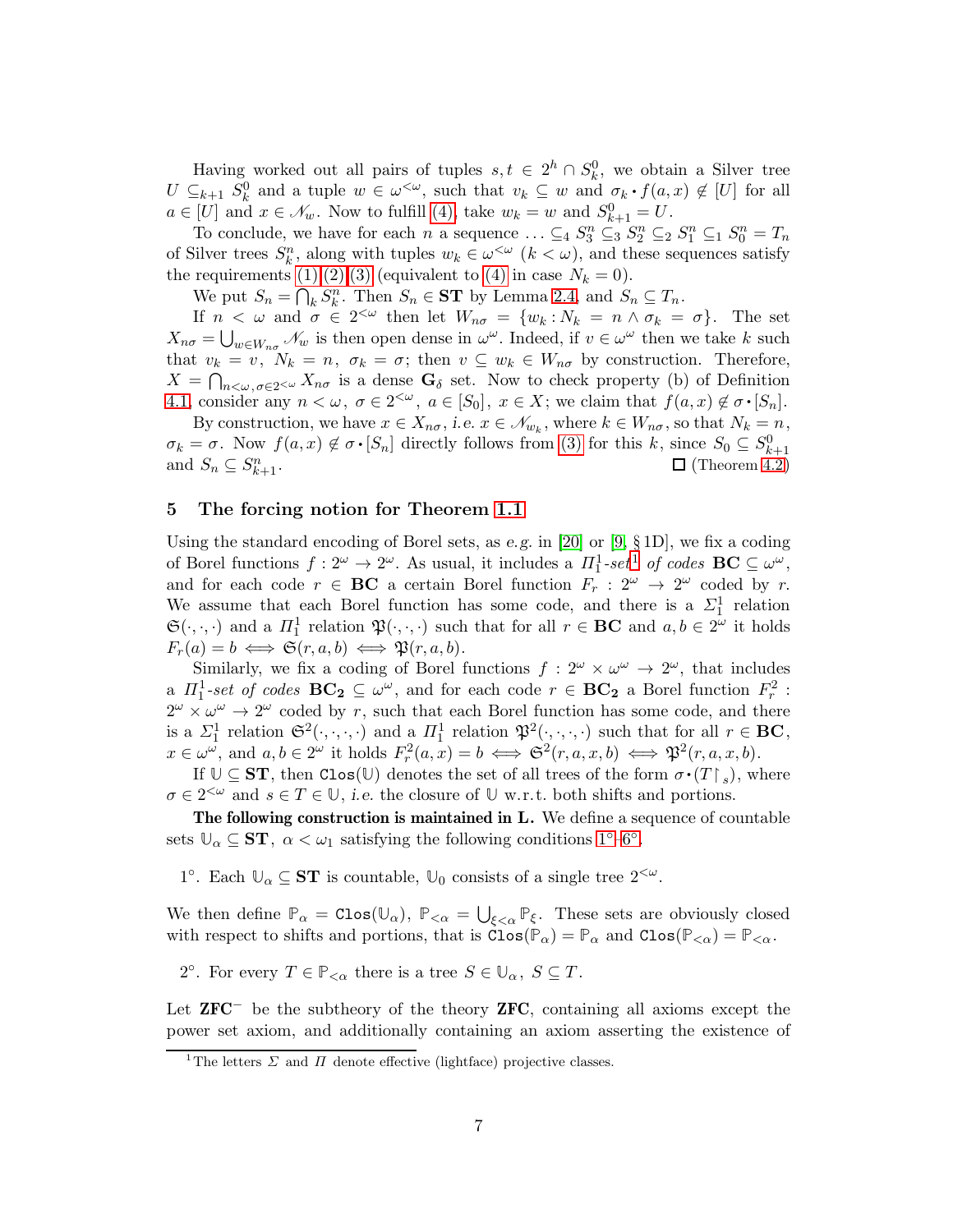the power set  $\mathscr{P}(\omega)$ . This implies the existence of  $\mathscr{P}(X)$  for any countable X, the existence of  $\omega_1$  and  $2^{\omega}$ , as well as the existence of continual sets like  $2^{\omega}$  or **ST**.

By  $\mathfrak{M}_{\alpha}$  we denote the smallest model of **ZFC**<sup>−</sup> of the form  $\mathbf{L}_{\lambda}$  containing the sequence  $\langle \mathbb{U}_{\xi} \rangle_{\xi < \alpha}$ , in which  $\alpha$  and all sets  $\mathbb{U}_{\xi}$ ,  $\xi < \alpha$ , are countable.

- <span id="page-7-2"></span>3°. If a set  $D \in \mathfrak{M}_{\alpha}$ ,  $D \subseteq \mathbb{P}_{<\alpha}$  is dense in  $\mathbb{P}_{<\alpha}$ , and  $U \in \mathbb{U}_{\alpha}$ , then  $U \subseteq^{\text{fin}} \bigcup D$ , meaning that there is a finite set  $D' \subseteq D$  such that  $U \subseteq \bigcup D'$ .
- <span id="page-7-3"></span>4°. If a set  $D \in \mathfrak{M}_{\alpha}$ ,  $D \subseteq \mathbb{P}_{\leq \alpha} \times \mathbb{P}_{\leq \alpha}$  is dense in  $\mathbb{P}_{\leq \alpha} \times \mathbb{P}_{\leq \alpha}$ , and  $U \neq V$  belong to  $\mathbb{U}_{\alpha}$ , then  $U \times V \subseteq$ <sup>fin</sup>  $\bigcup D$ , meaning that there is a finite set  $D' \subseteq D$  such that  $[U] \times [V] \subseteq \bigcup_{\langle U', V' \rangle \in D'} [U'] \times [V']$ .

Given that  $Clos(\mathbb{P}_{< \alpha}) = \mathbb{P}_{< \alpha}$ , this is automatically transferred to all trees  $U \in \mathbb{P}_{\alpha}$ as well. It follows that D remains predense in  $\mathbb{P}_{<\alpha} \cup \mathbb{P}_{\alpha}$ .

To formulate the next property, we fix an enumeration

$$
\textbf{ST} \times \textbf{BC} \times \textbf{BC}_2 = \{ \langle T_{\xi}, b_{\xi}, c_{\xi} \rangle : \xi < \omega_1 \}
$$

in **L**, which 1) is definable in  $\mathbf{L}_{\omega_1}$ , and 2) each value in  $ST \times BC \times BC_2$  is taken uncountably many times.

- <span id="page-7-4"></span>5°. If  $T_{\alpha} \in \mathbb{P}_{< \alpha}$  then there is a tree  $S \in \mathbb{U}_{\alpha}$  such that  $S \subseteq T$  and:
	- (a)  $F_{b_{\alpha}}^2$  is normalized for  $\mathbb{U}_{\alpha}$  on [S] in the sense of Definition [4.1,](#page-4-1) and
	- (b)  $F_{c_{\alpha}}$  is continuous and either a bijection or a constant on [S].
- <span id="page-7-0"></span>6°. The sequence  $\langle \mathbb{U}_{\alpha} \rangle_{\alpha \langle \omega_1}$  is  $\in$ -definable in  $\mathbf{L}_{\omega_1}$ .

<span id="page-7-1"></span>The construction goes on as follows. Arguing in  $L$ , suppose that

(†)  $\alpha < \omega_1$ , the subsequence  $\langle \mathbb{U}_{\xi} \rangle_{\xi < \alpha}$  has been defined and satisfies [1](#page-6-2)°[,2](#page-6-3)° below  $\alpha$ , and the sets  $\mathbb{P}_{\xi} = \text{Clos}(\mathbb{U}_{\xi})$  (for  $\xi < \alpha$ ),  $\mathbb{P}_{\leq \alpha}$ ,  $\mathfrak{M}_{\alpha}$  are defined as above.

See the proof of the next lemma in Section [6](#page-8-0) below.

<span id="page-7-5"></span>**Lemma 5.1** ( $\mathbb{U}$ -extension lemma, in **L**). Under the assumptions of ( $\dagger$ ), there is a countable set  $\mathbb{U}_{\alpha} \subseteq \mathbf{ST}$  satisfying  $2^{\circ}$  $2^{\circ}$ ,  $3^{\circ}$  $3^{\circ}$ ,  $4^{\circ}$  $4^{\circ}$ ,  $5^{\circ}$  $5^{\circ}$ .

To accomplish the construction, we take  $\mathbb{U}_{\alpha}$  to be the smallest, in the sense of the Gödel wellordering of **, of those sets that exist by Lemma [5.1.](#page-7-5) Since the whole** construction is relativized to  $\mathbf{L}_{\omega_1}$ , the requirement [6](#page-7-0)<sup>°</sup> is also met.

We put  $\mathbb{P}_{\alpha} = \text{Clos}(\mathbb{U}_{\alpha})$  for all  $\alpha < \omega_1$ , and  $\mathbb{P} = \bigcup_{\alpha < \omega_1} \mathbb{P}_{\alpha}$ .

The following result, in part related to CCC, is a fairly standard consequence of  $3^{\circ}$  $3^{\circ}$  and  $4^{\circ}$ , see for example [\[10,](#page-15-4) 6.5], [\[12,](#page-15-6) 12.4], or [\[8,](#page-15-11) Lemma 6]; we will skip the proof.

<span id="page-7-6"></span>**Lemma 5.2** (in **L**). The forcing notion  $\mathbb{P}$  belongs to **L**, satisfies  $\mathbb{P} = \text{Clos}(\mathbb{P})$  and satisfies CCC in **L**. The product  $\mathbb{P} \times \mathbb{P}$  satisfies CCC in **L** as well. 囗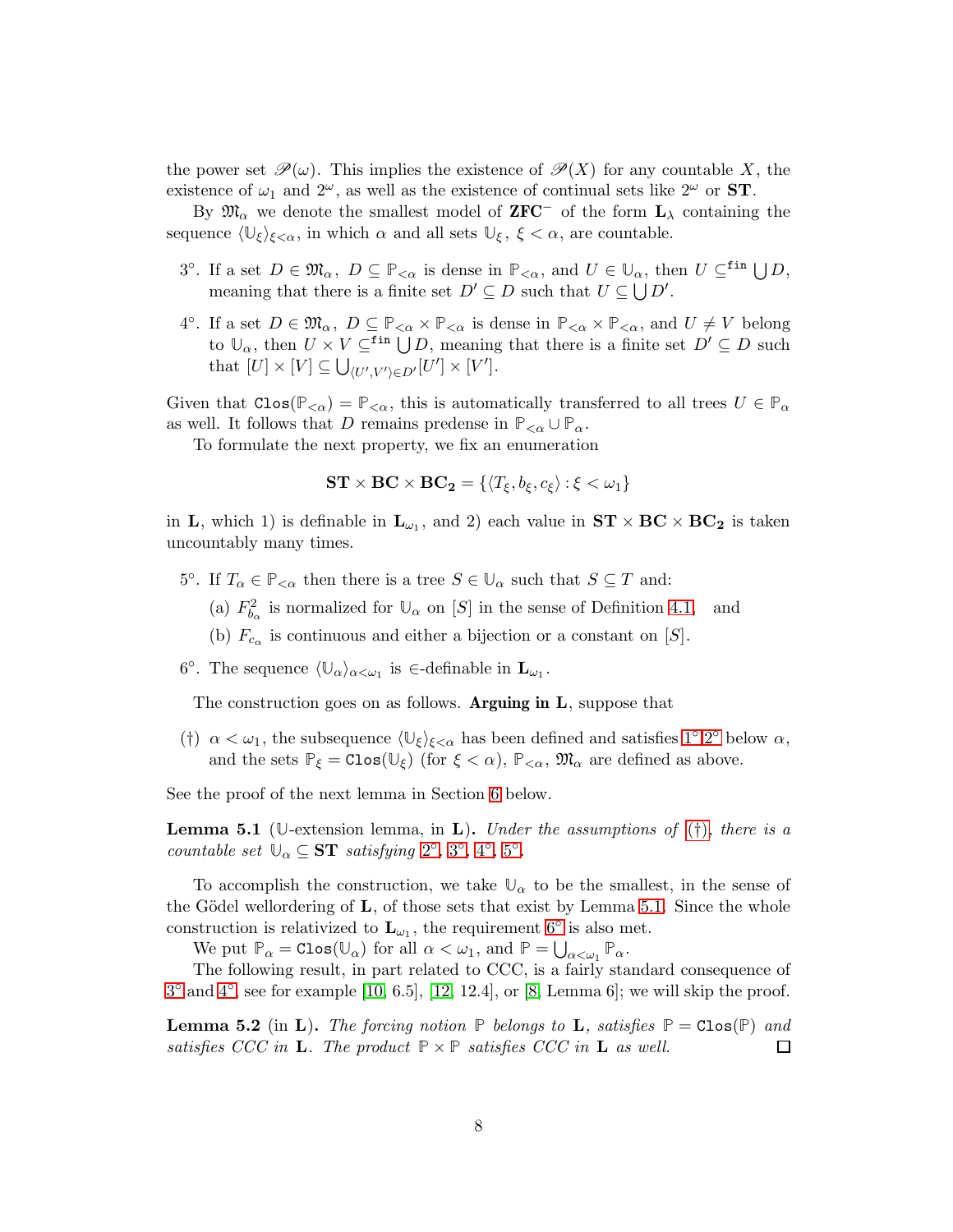<span id="page-8-5"></span>**Lemma 5.3** (in **L**). Assume that  $T \in \mathbb{P}$ . If  $g: 2^{\omega} \to 2^{\omega}$  is a Borel map then there is a tree  $S \in \mathbb{U}_{\alpha}$ ,  $S \subseteq T$ , such that g is either a bijection or a constant on [S].

If  $f: 2^{\omega} \times \omega^{\omega} \to 2^{\omega}$  is a Borel map then there is an ordinal  $\alpha < \omega_1$  and a tree  $S \in \mathbb{U}_{\alpha}$ ,  $S \subseteq T$ , such that f is normalized for  $\mathbb{U}_{\alpha}$  on [S].

**Proof.** By the choice of the enumeration of triples in  $ST \times BC \times BC_2$ , there is an ordinal  $\alpha < \omega_1$  such that  $T \in \mathbb{P}_{< \alpha}$  and  $T = T_\alpha$ ,  $f = F_{b_\alpha}^2$ ,  $g = F_{b_\alpha}$ . It remains to refer to [5](#page-7-4)◦ .  $\Box$ 

## <span id="page-8-0"></span>6 Proof of the extension lemma

This section is entirely devoted to the **proof of Lemma [5.1](#page-7-5)**.

We work in L under the assumptions of  $(\dagger)$  above.

We first define a set  $\mathbb{U} = \{U_n : n < \omega\}$  of Silver trees  $U_n \subseteq 2^\omega$  $U_n \subseteq 2^\omega$  $U_n \subseteq 2^\omega$  satisfying  $2^\circ, 3^\circ, 4^\circ$  $2^\circ, 3^\circ, 4^\circ$  $2^\circ, 3^\circ, 4^\circ$  $2^\circ, 3^\circ, 4^\circ$  $2^\circ, 3^\circ, 4^\circ$ ; then further narrowing of the trees will be made to also satisfy [5](#page-7-4)◦ . This involves a splitting/fusion construction known from our earlier papers, see [\[10,](#page-15-4)  $\S 4$ ], [\[13,](#page-15-7)  $\S 9$ –10], [\[12,](#page-15-6) § 10], [\[16,](#page-15-12) § 7], and to some extent from the proof of Theorem [4.2](#page-4-4) above.

We fix enumerations

$$
\mathscr{D} = \{ D(j) : j < \omega \} \quad \text{and} \quad \mathscr{D}_2 = \{ D_2(j) : j < \omega \}
$$

of the set  $\mathscr{D}$  of all sets  $D \in \mathfrak{M}_{\alpha}$ ,  $D \subseteq \mathbb{P}_{<\alpha}$  open-dense in  $\mathbb{P}_{<\alpha}$ , and the set  $\mathscr{D}_2$  of all sets  $D \in \mathfrak{M}_{\alpha}$ ,  $D \subseteq \mathbb{P}_{\leq \alpha} \times \mathbb{P}_{\leq \alpha}$  open-dense in  $\mathbb{P}_{\leq \alpha} \times \mathbb{P}_{\leq \alpha}$ . We also fix a bijection  $\beta : \omega \stackrel{\text{onto}}{\longrightarrow} \omega^4$  which assumes each value  $\langle j, j', M, N \rangle \in \omega^4$  infinitely many times.

The construction of the trees  $U_n$  is organized in the form  $U_n = \bigcup_k U_k^n$ , where the Silver trees  $U_k^n$  satisfy the following requirements:

- <span id="page-8-4"></span><span id="page-8-1"></span>(1)  $\ldots \subseteq_4 U_3^n \subseteq_3 U_2^n \subseteq_2 U_1^n \subseteq_1 U_0^n$  as in Lemma [2.4](#page-2-1) for each  $n < \omega$ ;
- <span id="page-8-2"></span>(2) if  $T \in \mathbb{P}_{< \alpha}$  then  $T = U_0^n$  for some *n*;
- (3) each  $U_k^n$  is a k-collage over  $\mathbb{P}_{<\alpha}$ .

A Silver tree T is a k-collage over  $\mathbb{P}_{<\alpha}$  [\[13,](#page-15-7) [12\]](#page-15-6) when  $T \upharpoonright_s \in \mathbb{P}_{<\alpha}$  for each tuple  $s \in T \cap 2^h$ , where  $h = \text{spl}_k(T)$ . Then 0-collages are just trees in  $\mathbb{P}_{<\alpha}$ , and every k-collage is a  $k + 1$ -collage as well since  $Clos(\mathbb{P}_{\leq \alpha}) = \mathbb{P}_{\leq \alpha}$ .

<span id="page-8-3"></span>(4) if  $k \geq 1$ ,  $\beta(k) = \langle j, j', M, N \rangle$ ,  $\mu = \text{spl}_k(U_k^M)$ ,  $\nu = \text{spl}_k(U_k^N)$  (integers),  $k \in U_k^M \cap 2^{\mu}, t \in U_k^N \cap 2^{\nu}$  (tuples of length resp.  $\mu, \nu$ ),  $M \neq N$ , then the tree  $U_k^M \upharpoonright_s$  belongs to  $D(j)$  and the pair  $\langle U_k^M \upharpoonright_s, U_k^N \upharpoonright_t \rangle$  belongs to  $D_2(j')$ . It follows that  $U_k^M \subseteq^{\text{fin}} \bigcup D(j)$  and  $\langle U_k^M, U_k^N \rangle \subseteq^{\text{fin}} \bigcup D_2(j')$  in the sense of [3](#page-7-2) ◦ and [4](#page-7-3)◦ of Section [5.](#page-6-0)

To begin the inductive construction, we assign  $U_0^n \in \mathbb{P}_{\leq \alpha}$  so that  $\{U_0^n : n < \omega\}$  $\mathbb{P}_{<\alpha}$ , to get [\(2\).](#page-8-1) Now let's maintain the step  $k \to k+1$ . Thus suppose that  $k < \omega$ , and all Silver trees  $U_k^n$ ,  $n < \omega$  are defined and are k-collages over  $\mathbb{P}_{\leq \alpha}$ .

Let  $\beta(k) = \langle j, j', M, N \rangle$ . If  $N = M$  then put  $U_{k+1}^n = U_k^n$  for all n. Now assume that  $M \neq N$ . Put  $U_{k+1}^n = U_k^n$  for all  $n \notin \{M, N\}$ .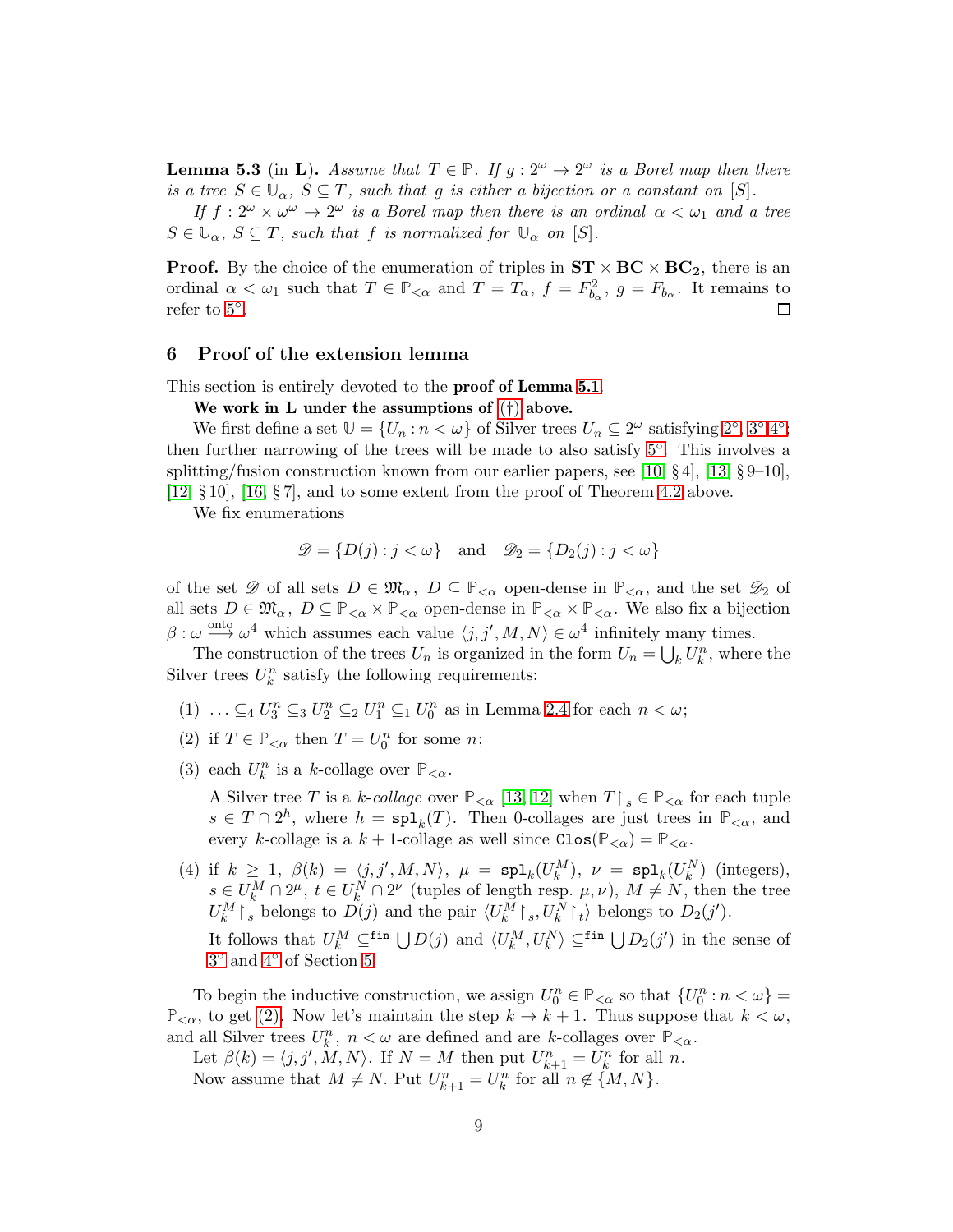It takes more effort to define  $U_{k+1}^M$  and  $U_{k+1}^N$ . Let  $\mu = \text{spl}_{k+1}(U_k^M)$ ,  $\nu =$  $\text{spl}_{k+1}(U_k^N)$ . To begin with we put  $U_{k+1}^M := U_k^M$  and  $U_{k+1}^N := U_k^N$ . These  $k+1$ collages are the initial values for the trees  $U_{k+1}^M$  and  $U_{k+1}^N$ , to be  $\subseteq_{k+1}$ -shrinked in a finite number of substeps (within the step  $k \to k+1$ ), each corresponding to a pair of tuples  $s \in U_k^M \cap 2^{\mu}$  and  $t \in U_k^N \cap 2^{\nu}$ .

Namely let  $s \in U_{k+1}^M \cap 2^{\mu}, t \in U_{k+1}^N \cap 2^{\nu}$  be the first such pair. The trees  $U_{k+1}^M \upharpoonright_s$ ,  $U_{k+1}^N$  belong to  $\mathbb{P}_{<\alpha}$  as  $U_{k+1}^M$ ,  $U_{k+1}^N$  are  $k+1$ -collages over  $\mathbb{P}_{<\alpha}$ . Therefore by the open density there exist trees  $A, B \in D(j)$  such that the pair  $\langle U_{k+1}^M \upharpoonright_s, U_{k+1}^N \upharpoonright_t$ belongs to  $D_2(j')$  and  $A \subseteq U_{k+1}^M \upharpoonright_s$ ,  $B \subseteq U_{k+1}^N \upharpoonright_t$ . Now Lemma [2.3](#page-2-2) gives us Silver trees  $S \subseteq_{k+1} U_k^M$  and  $T \subseteq_{k+1} U_k^N$  satisfying  $S \upharpoonright_s \subseteq A$ ,  $T \upharpoonright_t \subseteq B$ . Moreover, by Lemma [2.1,](#page-2-0) S and T still are  $k+1$ -collages over  $\mathbb{P}_{\leq \alpha}$  since  $\mathbb{P}_{\leq \alpha}$  is closed under shifts by construction. To conclude, we have defined  $k+1$ -collages  $S \subseteq_{k+1} U_{k+1}^M$  and  $T \subseteq_{k+1} U_{k+1}^N$  over  $\mathbb{P}_{<\alpha}$ , satisfying  $S \upharpoonright_s \in D(j)$ ,  $T \upharpoonright_t \in D(j)$ , and  $\langle S \upharpoonright_s, T \upharpoonright_t \rangle \in D_2(j')$ . We re-assign the "new"  $U_{k+1}^M$  and  $U_{k+1}^N$  to be equal to resp.  $S, T$ .

Applying this  $\subseteq_{k+1}$ -shrinking procedure consecutively for all pairs of tuples  $s \in$  $U_k^M \cap 2^{\mu}$  and  $t \in U_k^N \cap 2^{\nu}$ , we eventually (after finitely many substeps according to the number of all such pairs), we get a pair of  $k+1$ -collages  $U_{k+1}^M \subseteq_{k+1} U_k^M$ and  $U_{k+1}^N \subseteq_{k+1} U_k^N$  over  $\mathbb{P}_{<\alpha}$ , such that for every pair of tuples  $s \in U_k^M \cap 2^\mu$  and  $t \in U_k^N \cap 2^{\nu}$ , we have  $U_{k+1}^M \upharpoonright_s \in D(j)$  and  $\langle U_{k+1}^M \upharpoonright_s, U_{k+1}^N \upharpoonright_t \rangle \in D_2(j')$ , so conditions [\(3\)](#page-8-2) and [\(4\)](#page-8-3) are satisfied.

Having defined, in **L**, a system of Silver trees  $U_k^n$  satisfying  $(1),(2),(3),(4)$  $(1),(2),(3),(4)$  $(1),(2),(3),(4)$  $(1),(2),(3),(4)$ , we then put  $U_n = \bigcap_k U_k^N$  for all n. Those are Silver trees by Lemma [2.4.](#page-2-1) The collection  $\mathbb{U}_{\alpha} := \{U_n : n < \omega\}$  satisfies [2](#page-6-3)° of Section [5](#page-6-0) by [\(2\).](#page-8-1)

To check condition [3](#page-7-2)<sup>°</sup> of Section [5,](#page-6-0) let  $D \in \mathfrak{M}_{\alpha}$ ,  $D \subseteq \mathbb{P}_{< \alpha}$  be dense in  $\mathbb{P}_{< \alpha}$ , and  $U \in \mathbb{U}_{\alpha}$ . We can w.l.o.g. assume that D is open-dense, for if not then replace T by  $D' = \{S \in \mathbb{P}_{\leq \alpha} : \exists T \in D \, (S \subseteq T)\}.$  Then  $D = D(j)$  for some j, and  $U = U_M$  for some M by construction. Now consider any index k such that  $\beta(k) = \langle M, N, j, j' \rangle$ for  $M, j$  as above and any  $N, j'$ . Then we have  $U = U_M \subseteq U_k^M$  by construction, and  $U_k^M \subseteq^{\text{fin}} \bigcup D$  by [\(4\),](#page-8-3) thus  $U \subseteq^{\text{fin}} \bigcup D$ , as required.

Condition [4](#page-7-3)◦ is verified similarly.

It remains to somewhat shrink all trees  $U_n$  to also fulfill [5](#page-7-4)<sup>°</sup>. We still work in **L**. Recall that an enumeration  $\mathbf{ST} \times \mathbf{BC} \times \mathbf{BC}_2 = {\langle T_{\xi}, b_{\xi}, c_{\xi} \rangle : \xi < \omega_1 },$  parameterfree definable in  $\mathbf{L}_{\omega_1}$ , is fixed in Section [5.](#page-6-0) We suppose that the tree  $T_\alpha$  belongs to  $\mathbb{P}_{<\alpha}$ . (If not then we don't worry about [5](#page-7-4)<sup>°</sup>.) Consider, according to [2](#page-6-3)<sup>°</sup>, a tree  $U = U_M \in \mathbb{U}_{\alpha}$  satisfying  $T \subseteq T_{\alpha}$ . Using Corollary [3.2,](#page-4-5) Lemma [3.3,](#page-4-6) and Theorem [4.2,](#page-4-4) we shrink each tree  $U_n \in \mathbb{U}_\alpha$  to a tree  $U'_n \in \mathbf{ST}$ ,  $U' \subseteq U$ , so that the function  $F_{b_\alpha}^2$  is normalized on  $U_M'$  for  $\mathbb{U}' = \{U_n' : n < \omega\}$  and  $F_{c_\alpha}$  is continuous and either a bijection or a constant on  $[U'_M]$ . Take  $\mathbb{U}'$  as the final  $\mathbb{U}_\alpha$  and  $T'$  as  $U'_M$  to fulfill [5](#page-7-4)°.  $\Box$  (Lemma [5.1](#page-7-5))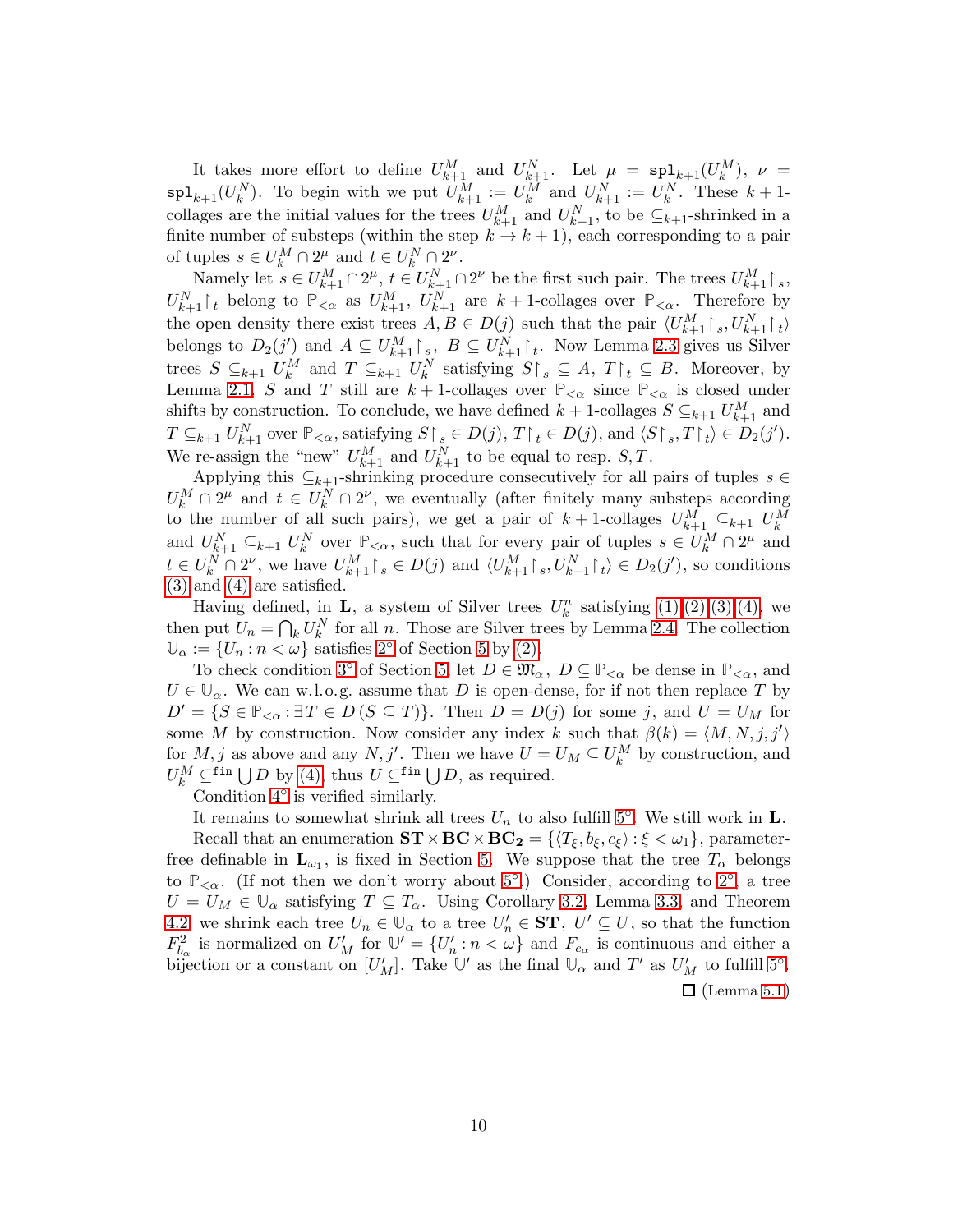# 7 The model, part I

We use the product  $\mathbb{P} \times \mathbb{C}$  of the forcing notion  $\mathbb{P}$  defined in **L** in Section [5](#page-6-0) and satisfying conditions [1](#page-6-2)◦[–6](#page-7-0)◦ as above, and the Cohen forcing, here in the form of  $\mathbb{C} = \omega^{\lt \omega}$ , to prove the following more detailed form of Theorem [1.1.](#page-1-1) The proof of this theorem in the next three sections is based on a combination of different ideas.

<span id="page-10-3"></span><span id="page-10-0"></span>**Theorem 7.1.** Let a pair of reals  $\langle a_0, x_0 \rangle$  be  $\mathbb{P} \times \mathbb{C}$ -generic over **L**. Then

- <span id="page-10-5"></span>(I)  $a_0$  is not **OD**, and moreover, **HOD** = **L** in  $\mathbf{L}[a_0, x_0]$ ;
- <span id="page-10-6"></span>(II)  $a_0$  belongs to HNT, and moreover,  $\mathbf{L}[a_0] \subseteq \mathbf{HNT}$  in  $\mathbf{L}[a_0, x_0]$ ;
- (III)  $x_0$  does not belong to HNT, and moreover, HNT  $\subseteq L[a_0]$  in  $L[a_0, x_0]$ .

We prove Claim [\(I\)](#page-10-0) of the theorem in this section. The proof is based on several lemmas. According to the next lemma, it suffices to prove that  $HOD = L$  in  $L[a_0]$ .

# <span id="page-10-4"></span> $\textbf{Lemma 7.2. (HOD)}^{\textbf{L}[a_0,x_0]} \subseteq (\textbf{HOD})^{\textbf{L}[a_0]}.$

**Proof.** By the forcing product theorem,  $x_0$  is a Cohen generic real over  $\mathbf{L}[a_0]$ . It follows by a standard argument based on the full homogeneity of the Cohen forcing  $\mathbb C$  that if  $H \subseteq \textbf{Ord}$  is OD in  $\mathbf L[a_0, x_0]$  then  $H \in \mathbf L[a_0]$  and H is OD in  $\mathbf L[a_0]$ .

Now prove the implication  $Y \in (HOD)^{\mathbf{L}[a_0,x_0]} \implies Y \in \mathbf{L} \wedge Y \in (HOD)^{\mathbf{L}[a_0]}$  by induction on the set-theoretic rank  $\texttt{rk} x$  of  $x \in L[a_0, x_0]$ . Since each set consists only of sets of strictly lower rank, it is sufficient to check that if a set  $H \in L[a_0, x_0]$  satisfies  $H \subseteq (\text{HOD})^{\mathbf{L}[a_0]}$  and  $H \in \text{HOD}$  in  $\mathbf{L}[a_0, x_0]$  then  $H \in \mathbf{L}[a_0 \text{ and } H \in (\text{OD})^{\mathbf{L}[a_0]}$ . Here we can assume that in fact  $H \subseteq \mathbf{Ord}$ , since HOD allows an OD wellordering and hence an OD bijection onto Ord. But in this case  $H \in L[a_0]$  and H is OD in  $L[a_0]$ by the above, as required.  $\Box$ 

<span id="page-10-1"></span>**Lemma 7.3** (Lemma 7.5 in [\[10\]](#page-15-4)).  $a_0$  is not **OD** in  $\mathbf{L}[a_0]$ .

**Proof.** Suppose towards the contrary that  $a_0$  is **OD** in  $\mathbf{L}[a_0]$ . But  $a_0$  is a **P**-generic real over **L**, so the contrary assumption is forced. In other words, there is a tree  $T \in \mathbb{P}$ with  $a_0 \in [T]$  and a formula  $\vartheta(x)$  with ordinal parameters, such that if  $a \in [T]$  is  $\mathbb{P}$ generic over **L** then a is the only real in  $\mathbf{L}[a]$  satisfying  $\vartheta(a)$ . Let  $s = \text{stem}(()T)$ . Then both  $s^0$  and  $s^1$  belong to T, and either  $s^0 \subset a_0$  or  $s^1 \subset a_0$ . Let, say,  $s \cap 0 \subset a_0$ . Let  $n = \ln(s)$  and  $\sigma = 0^{n-1}$ , so that all three strings  $s \cap 0$ ,  $s \cap 1$ ,  $\sigma$  belong to  $2^{n+1}$ , and  $s \cap 0 = \sigma \cdot (s \cap 1)$ . As the forcing **P** is invariant under the action of  $\sigma$ , the real  $a_1 = \sigma \cdot a_0$  is P-generic over **L**, and  $\sigma \cdot T = T$ . We conclude that it is true in  $\mathbf{L}[a_1] = \mathbf{L}[a_0]$  that  $a_1$  is still the only real in  $\mathbf{L}[a_1]$  satisfying  $\vartheta(a_1)$ . However obviously  $a_1 \neq a_0!$  $\Box$ 

<span id="page-10-2"></span>**Lemma 7.4.** If  $b \in L[a_0] \setminus L$  is a real then b is not **OD** in  $L[a_0]$ .

**Proof.** It follows from Lemma [5.2](#page-7-6) (and the countability of  $\mathbb{C}$ ) that the forcing  $\mathbb{P}\times\mathbb{C}$ preserves cardinals. We conclude that that  $b = g(a_0)$  for some Borel function  $g =$  $F_r: 2^{\omega} \to 2^{\omega}$  with a code  $r \in \mathbf{BC} \cap \mathbf{L}$ . Now by Lemma [5.3](#page-8-5) there is a tree  $S \in \mathbb{P}$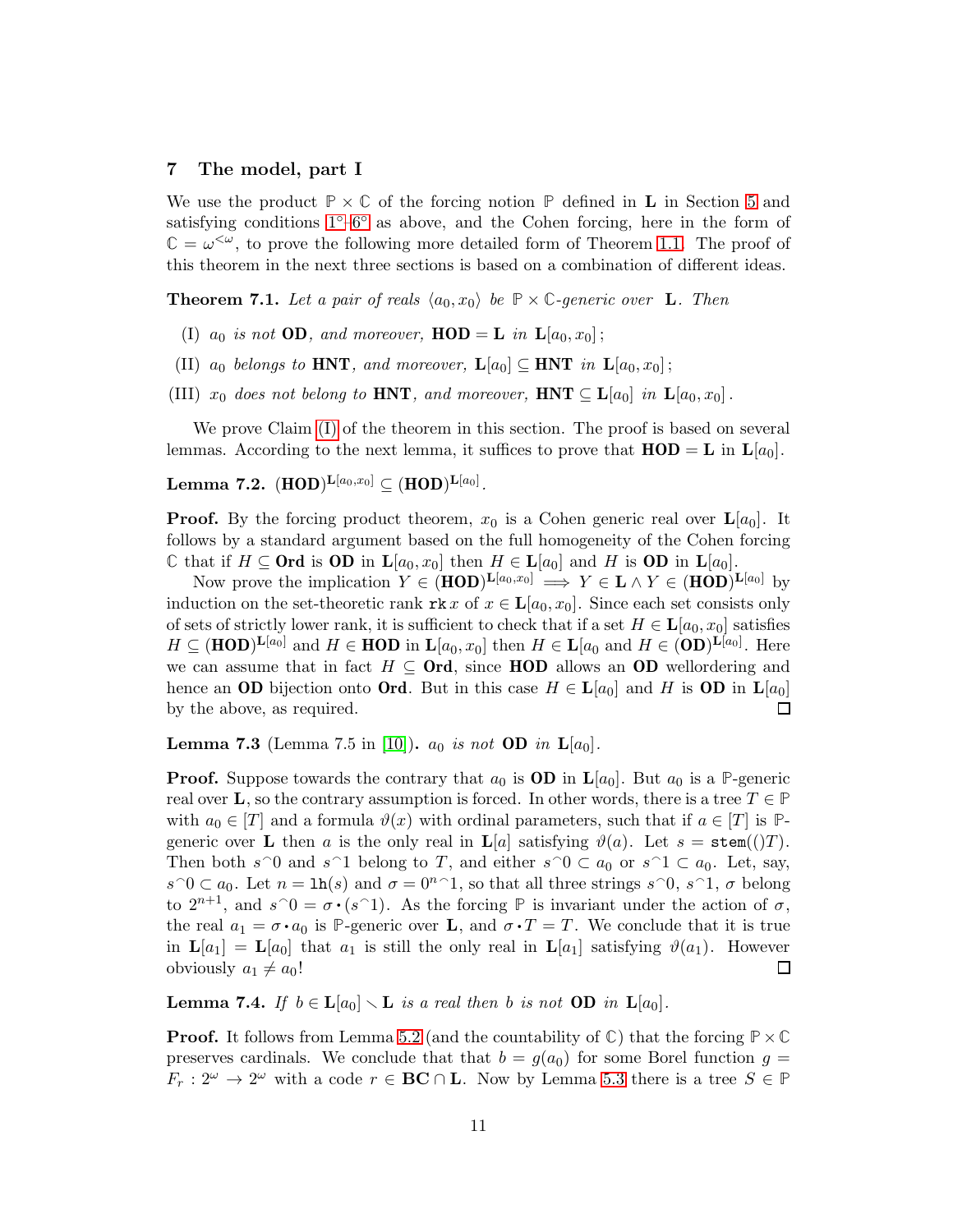such that  $a_0 \in [S]$  and  $h = g \upharpoonright [S]$  is a bijection of a constant. If h is a bijection then  $b \notin$  **OD** in  $\mathbf{L}[a_0]$  since otherwise  $a_0 = h^{-1}(b) \in$  **OD**, contrary to Lemma [7.3.](#page-10-1) If h is a constant, so that there is a real  $b_0 \in \mathbf{L} \cap 2^{\omega}$  such that  $h(a) = b_0$  for all  $a \in [S]$ , then  $b = h(a_0) = c \in \mathbf{L}$ , contrary to the choice of b.  $\Box$ 

<span id="page-11-1"></span>Lemma 7.5. If  $X \subseteq \text{Ord}, X \in \mathbf{L}[a_0] \setminus \mathbf{L}$ , then X is not OD in  $\mathbf{L}[a_0]$ .

**Proof.** Suppose to the contrary that  $X \subseteq \textbf{Ord}, X \in L[a_0] \setminus L$ , and X is OD in  $\mathbf{L}[a_0]$ . Let t be a **P**-name for X. Then a condition  $T_0 \in \mathbb{P}$  (a Silver tree) **P**-forces

$$
t\in \mathbf{L}[a_0]\smallsetminus \mathbf{L}\ \wedge\ t\in \mathbf{OD}
$$

over **L**. Say that t splits conditions  $S, T \in \mathbb{P}$  if there is an ordinal  $\gamma$  suct that S forces  $\gamma \in t$  but T forces  $\gamma \notin t$  or vice versa; let  $\gamma_{ST}$  be the least such an ordinal  $\gamma$ .

We claim that the set

$$
D = \{ \langle S, T \rangle : S, T \in \mathbb{P} \land S \cup T \subseteq T_0 \land t \text{ splits } S, T \} \in \mathbf{L}
$$

is dense in  $\mathbb{P} \times \mathbb{P}$  above  $\langle T_0, T_0 \rangle$ . Indeed let  $S, T \in \mathbb{P}$  be subtrees of  $T_0$ . If t splits no stronger pair of trees  $S' \subseteq S$ ,  $T' \subseteq T$  in  $\mathbb P$  then easily both S and T decide  $\gamma \in t$ for every ordinal  $\gamma$ , a contradiction with the choice of  $T_0$ . Thus D is indeed dense.

<span id="page-11-0"></span>Let, in  $\mathbf{L}, A \subseteq D$  be a maximal antichain; A is countable in  $\mathbf{L}$  by Lemma [5.2,](#page-7-6) and hence the set  $W = \{\gamma_{ST} : \langle S, T \rangle \in A\} \in \mathbf{L}$  is countable in **L**. We claim that

(‡) the intersection  $b = X \cap W$  does not belong to **L**.

Indeed otherwise there is a tree  $T_1 \in \mathbb{P}$ ,  $T_1 \subseteq T_0$ , which  $\mathbb{P}$ -forces that  $t \cap W = b$ . (The sets  $W, b \in L$  are identified with their names.)

By the countability of  $A, W$  there is an ordinal  $\alpha < \omega_1^{\mathbf{L}}$  such that  $A \subseteq \mathbb{P}_{<\alpha} \times \mathbb{P}_{<\alpha}$ ,  $T_1 \in \mathbb{P}_{< \alpha}$ , and  $W \subseteq \alpha$ . We can w.l.o.g. assume that  $A \in \mathfrak{M}_{\alpha}$ , for if not then further increase  $\alpha$  below  $\omega_1^{\mathbf{L}}$  $\frac{1}{1}$  accordingly. Let  $u = \texttt{stem}(T_1)$ . The trees  $T_{10} = T_1 \upharpoonright_{u \cap 0}$ and  $T_{11} = T_1 \upharpoonright_{u \cap 1}$  belong to  $\mathbb{P}_{< \alpha}$  along with  $T_1$ , and hence there are trees U,  $V \in \mathbb{U}_{\alpha}$  with  $U \subseteq T_{10}$  and  $V \subseteq T_{11}$ . Clearly  $U \neq V$ , so that we have  $[U] \times [V] \subseteq$  $\bigcup_{(U',V')\in A'} [U'] \times [V']$  for a finite set  $A' \subseteq A$  by  $4^{\circ}$  of Section [5.](#page-6-0) Now take reals  $a' \in [U]$ and  $a'' \in [V]$  both P-generic over **L**. Then there is a pair of trees  $\langle U', V' \rangle \in A'$  such that  $a' \in [U']$  and  $a'' \in [V']$ . The interpretations  $X' = t[a']$  and  $X'' = t[a'']$  are then different on the ordinal  $\gamma = \gamma_{U'U''} \in W$  since  $A' \subseteq A \subseteq D$ . Thus the restricted sets  $b' = X' \upharpoonright W$  and  $b'' = X'' \upharpoonright W$  differ from each other. In particular at least one of  $b', b''$  is not equal to b. But  $a', a'' \in [T_1]$  by construction, hence this contradicts the choice of  $T_1$  and completes the proof of  $(\ddagger)$ .

Recall that  $b \subseteq W$ , and  $W \in L$  is countable in L. It follows that b can be considered as a real, so we conclude that b is not **OD** in  $\mathbf{L}[a_0]$  by Lemma [7.4](#page-10-2) and [\(](#page-11-0) $\dagger$ ).

However  $b = X \cap W$ , where X is **OD** and  $W \in L$ , hence W is **OD** in  $L[a_0]$  and b is **OD** in  $\mathbf{L}[a_0]$ . The contradiction obtained ends the proof of the lemma.  $\Box$  (Lemma)

Now Theorem [7.1](#page-10-3)[\(I\)](#page-10-0) immediately follows from Lemma [7.2](#page-10-4) and Lemma [7.5.](#page-11-1)

 $\Box$  (Claim [\(II\)](#page-10-5) of Theorem [7.1](#page-10-3))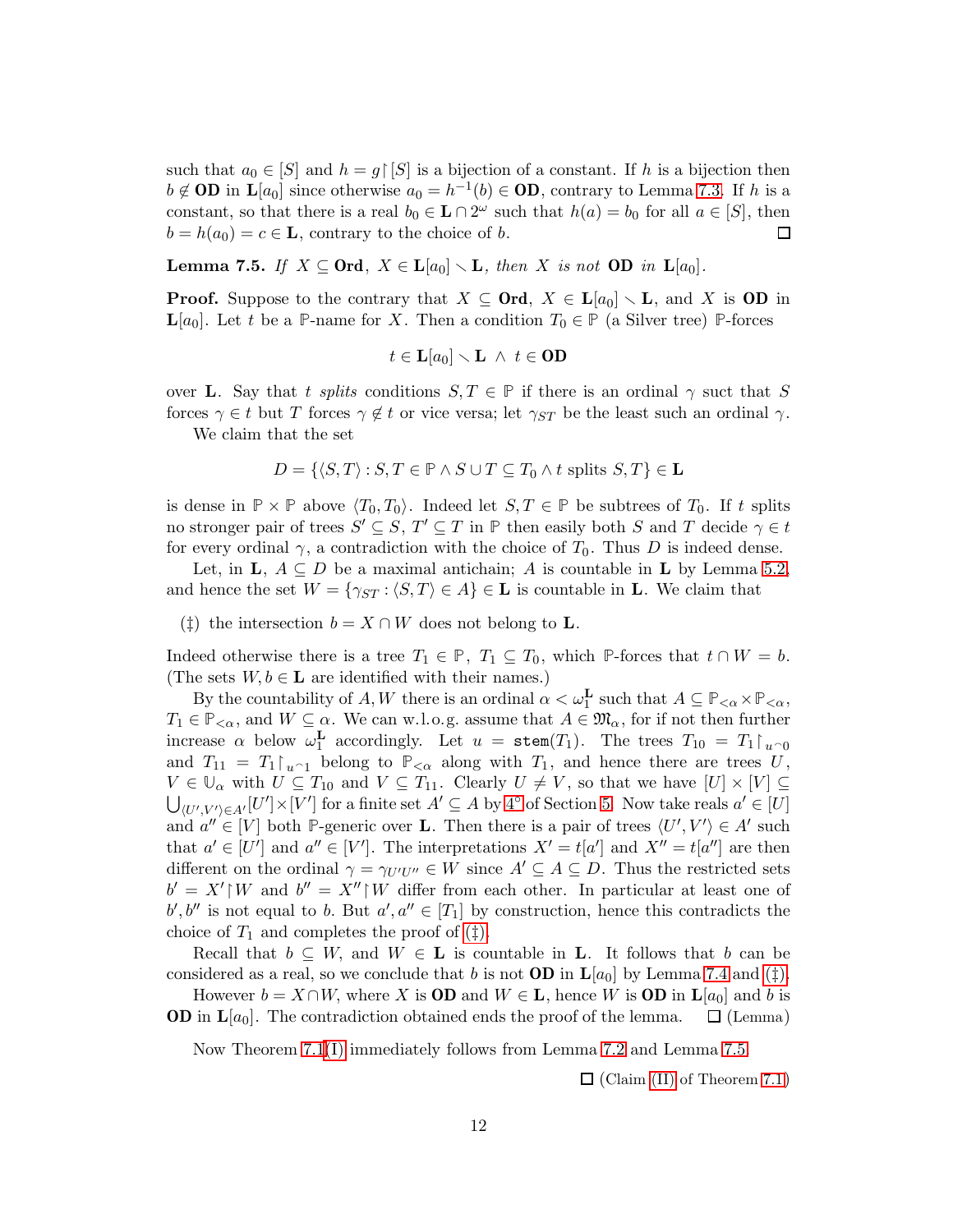# <span id="page-12-0"></span>8 The model, part II

Here we establish Claim [\(II\)](#page-10-5) of Theorem [7.1.](#page-10-3) To prove  $\mathbf{L}[a_0] \subseteq \mathbf{HNT}$  it suffices to show that  $a_0$  itself belongs to **HNT**, and then make use of the fact that by Gödel every set  $z \in L[a_0]$  has the form  $x = F(a_0)$ , where F is an OD function.

Further, to prove  $a_0 \in HNT$  it suffices to check that the E<sub>0</sub>-equivalence class<sup>[2](#page-12-1)</sup>  $[a_0]_{\mathsf{E}_0} = \{b \in 2^{\omega} : a_0 \mathsf{E}_0 \mid b\}$  (which is a countable set) of our generic real  $a_0$  is an **OD** set in  $\mathbf{L}[a_0, x_0]$ . According to  $6^{\circ}$ , it suffices to establish the equality

$$
[a_0]_{\mathsf{E}_0} = \bigcap_{\xi < \omega_1} \bigcup_{T \in \mathbb{P}_{\xi}} [T] \,. \tag{*}
$$

Note that every set  $\mathbb{P}_{\xi}$  is pre-dense in  $\mathbb{P}$ ; this follows from [3](#page-7-2)<sup>°</sup> and [5](#page-7-4)<sup>°</sup>, see, for example, Lemma 6.3 in [\[10\]](#page-15-4). This immediately implies  $a_0 \in \bigcup_{T \in \mathbb{P}_{\xi}}[T]$  for each  $\xi$ . Yet all sets  $\mathbb{P}_{\xi}$  are invariant w.r.t. shifts by construction. Thus we have  $\subseteq$  in (\*).

To prove the inverse inclusion, assume that a real  $b \in 2^{\omega}$  belongs to the righthand side of  $(*)$  in  $\mathbf{L}[a_0, x_0]$ . It follows from Lemma [5.2](#page-7-6) (and the countability of  $\mathbb{C}$ ) that the forcing  $\mathbb{P} \times \mathbb{C}$  preserves cardinals. We conclude that that  $b = g(a_0, x_0)$  for some Borel function  $g = F_q : 2^{\omega} \times \omega^{\omega} \to 2^{\omega}$  with a code  $q \in BC \cap L$ .

Assume to the contrary that  $b = g(a_0, x_0) \not\in [a_0]_{\mathsf{E}_0}$ .

Since  $x_0 \in \omega^{\omega}$  is a  $\mathbb{C}$ -generic real over  $\mathbf{L}[a_0]$  by the forcing product theorem, this assumption is forced, so that there is a tuple  $u \in \mathbb{C} = \omega^{\lt \omega}$  such that

$$
f(a_0,x)\in \bigcap_{\xi<\omega_1}\bigcup_{T\in\mathbb{P}_{\xi}}[T]\setminus [a_0]_{\mathsf{E}_0},
$$

whenever a real  $x \in \mathcal{N}_u$  is  $\mathbb{C}$ -generic over  $\mathbf{L}[a_0]$ . (Recall that  $\mathcal{N}_u = \{y \in \omega^\omega : u \subset y\}$ .) Let H be the canonical homomorphism of  $\omega^{\omega}$  onto  $\mathcal{N}_u$ . We put  $f(a, x) = g(a, H(x))$ for  $a \in 2^{\omega}$ ,  $x \in \omega^{\omega}$ . Then H preserves the *C*-genericity, and hence

$$
f(a_0, x) \in \bigcap_{\xi < \omega_1} \bigcup_{T \in \mathbb{P}_{\xi}} [T] \setminus [a]_{\mathsf{E}_0},\tag{**}
$$

whenever  $x \in \omega^{\omega}$  is  $\mathbb{C}$ -generic over  $\mathbf{L}[a_0]$ . Note that f also has a Borel code  $r \in \mathbf{BC}$ in **L**, so that  $f = F_r$ .

It follows from Lemma [5.3](#page-8-5) that there is an ordinal  $\alpha < \omega_1$  and a tree  $S \in \mathbb{U}_{\alpha}$ , on which f is normalized for  $\mathbb{U}_{\alpha}$ , and which satisfies  $a_0 \in [S]$ . Normalization means that, in **L**, there is a dense  $\mathbf{G}_{\delta}$  set  $X \subseteq \omega^{\omega}$  satisfying one of the two options of Definition [4.1.](#page-4-1) Consider a real  $z \in \omega^{\omega} \cap L$  (a  $G_{\delta}$ -code for X in L) such that  $X =$  $X_z = \bigcap_k \bigcup_{z(2^{k} \cdot 3^j)=1} \mathcal{N}_{w_j}$ , where  $2^{<\omega} = \{w_j : j < \omega\}$  is a fixed recursive enumeration of tuples.

Case 1: there are tuples  $v \in \omega^{\langle \omega \rangle}$ ,  $\sigma \in 2^{\langle \omega \rangle}$ , such that  $f(a, x) = \sigma \cdot a$  for all points  $a \in [S]$  and  $x \in \mathcal{N}_v \cap X$ . In other words, it is true in **L** that

$$
\forall a \in [S] \forall x \in \mathcal{N}_v \cap X_z \left( f(a, x) = \sigma \cdot a \right).
$$

<span id="page-12-1"></span><sup>&</sup>lt;sup>2</sup>Recall that the equivalence relation  $\mathsf{E}_0$  is defined on  $2^\omega$  so that  $a \mathsf{E}_0 b$  iff the set  $a \Delta b = \{k :$  $a(k) \neq b(k)$  is finite. Equivalently,  $a \to b$  iff  $a = \sigma \cdot b$  for some tuple  $\sigma \in 2^{<\omega}$ . Then  $[a]_{\text{E}_0} = \{b \in 2^{\omega} : a \neq b \}$ q  $a \to b$  = { $\sigma \cdot a : \sigma \in 2^{<\omega}$ } is the  $\mathsf{E}_{0}$ -equivalence class of a.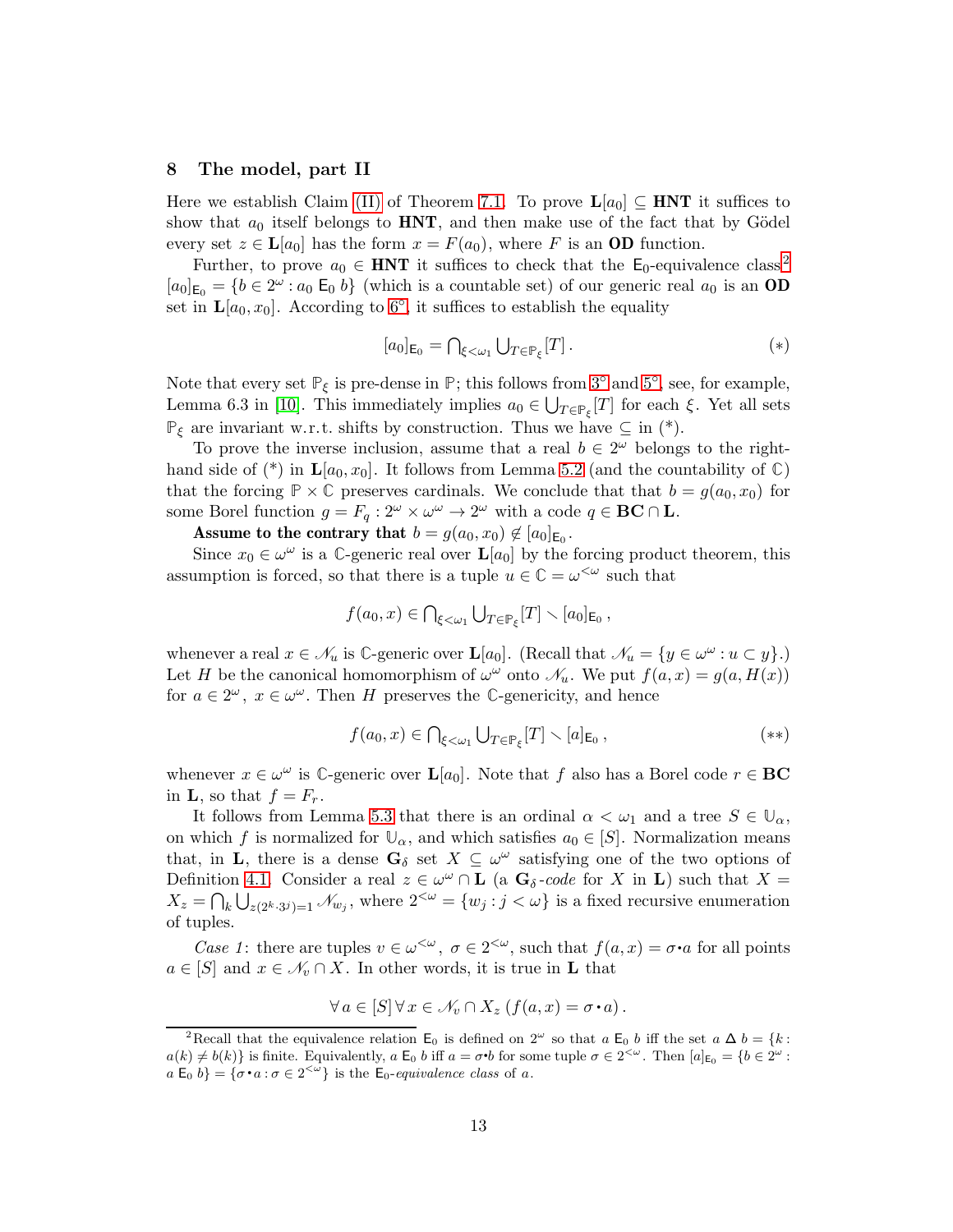But this formula is absolute by Shoenfield, so it is also true in  $\mathbf{L}[a_0, x_0]$ . Take  $a = a_0$ (recall:  $a_0 \in [S]$ ) and any real  $x \in \mathcal{N}_v$ , C-generic over  $\mathbf{L}[a_0]$ . Then  $x \in X_z$ , because  $X_z$  is a dense  $\mathbf{G}_{\delta}$  with a code even from **L**. Thus  $f(a_0, x) = \sigma \cdot a_0 \in [a_0]_{\mathsf{E}_0}$ , which contradicts (\*\*).

Case 2:  $f(a, x) \notin \bigcup_{\sigma \in 2 \leq \omega} \sum_{U \in \mathbb{U}_{\alpha}} \sigma \cdot [U]$  for all  $a \in [S]$  and  $x \in X$ . By the definition of  $\mathbb{P}_{\alpha}$ , this implies  $f(a, x) \notin \bigcup_{T \in \mathbb{P}_{\alpha}}[T]$  for all  $a \in [S]$  and  $x \in X$ , and this again contradicts (\*\*) for  $a = a_0$ .

The resulting contradiction in both cases refutes the contrary assumption above and completes the proof.

 $\Box$  (Claim [\(II\)](#page-10-5) of Theorem [7.1](#page-10-3))

# <span id="page-13-0"></span>9 The model, part III

Here we prove Claim [\(III\)](#page-10-6) of Theorem [7.1.](#page-10-3) We make use of the following result here.

<span id="page-13-2"></span>**Lemma 9.1.** Let  $x \in \omega^{\omega}$  be Cohen-generic over a set universe V. Then it holds in  ${\bf V}[x]$  that if  $Z \subseteq 2^\omega$  is a countable **OD** set then  $Z \in {\bf V}$ . More generally if  $q \in 2^\omega \cap {\bf V}$ then it holds in  $\mathbf{V}[x]$  that if  $Z \subseteq 2^{\omega}$  is a countable  $\mathbf{OD}(q)$  set then  $Z \in \mathbf{V}$ . ◻

**Proof** (sketch). The pure **OD** case is Theorem 1.1 in [\[11\]](#page-15-5).<sup>[3](#page-13-1)</sup> The proof of the general case does not differ, q is present in the flow of arguments as a passive parameter.  $\Box$ 

This result admits the following extension for the case  $V = L$ . Here  $OD(a)$ naturally means sets definable by a formula containing  $a_0$  and ordinals as parameters

<span id="page-13-3"></span>**Corollary 9.2.** Assume that  $a \in 2^{\omega}$  and  $x \in \omega^{\omega}$  is Cohen-generic over **L**[a]. Then it holds in  $\mathbf{L}[a,x]$  that if  $X \in \mathbf{L}[a]$  and  $A \subseteq 2^X$  is a countable  $\mathbf{OD}(a)$  set then  $A \subseteq \mathbf{L}$ .

**Proof.** As the Cohen forcing is countable, there is a set  $Y \subseteq X$ ,  $Y \in L[a]$ , countable in L[a] and such that if  $f \neq g$  belong to  $2^X$  then  $f(x) \neq g(x)$  for some  $x \in Y$ . Then Y is countable and  $OD(a)$  in  $\mathbf{L}[a, x]$ , so the projection  $B = \{f \mid Y : f \in A\}$  of the set A will also be countable and  $OD(a)$  in  $\mathbf{L}[a, x]$ . We have  $B \in \mathbf{L}[a]$  by Lemma [9.1.](#page-13-2) (The set Y here can be identified with  $\omega$ .) Hence, each  $f \in B$  is  $OD(a)$  in  $L[a, x]$ . However, if  $f \in A$  and  $w = f[Y]$ , then by the choice of Y it holds in  $\mathbf{L}[a, x]$  that f is the only element in A satisfying  $f \upharpoonright Y = w$ . Therefore  $f \in OD(a)$  in  $\mathbf{L}[a, x]$ . We conclude that  $f \in L[a]$ .  $\Box$ 

**Proof** (Claim [\(III\)](#page-10-6) of Theorem [7.1\)](#page-10-3). We prove an even stronger claim

$$
x \in \text{HNT}(a_0) \implies x \in \mathbf{L}[a_0]
$$

in  $\mathbf{L}[a_0, x_0]$  by induction on the set-theoretic rank rk x of sets  $x \in \mathbf{L}[a_0, x_0]$ . Here  $HNT(a_0)$  naturally means all sets hereditarily  $NT(a_0)$ , the latter meals all elements of countable sets in  $OD(a_0)$ .

<span id="page-13-1"></span><sup>&</sup>lt;sup>3</sup>See our papers [\[11,](#page-15-5) [15,](#page-15-13) [14\]](#page-15-14) for more on countable and Borel **OD** sets in Cohen and some other generic extensions.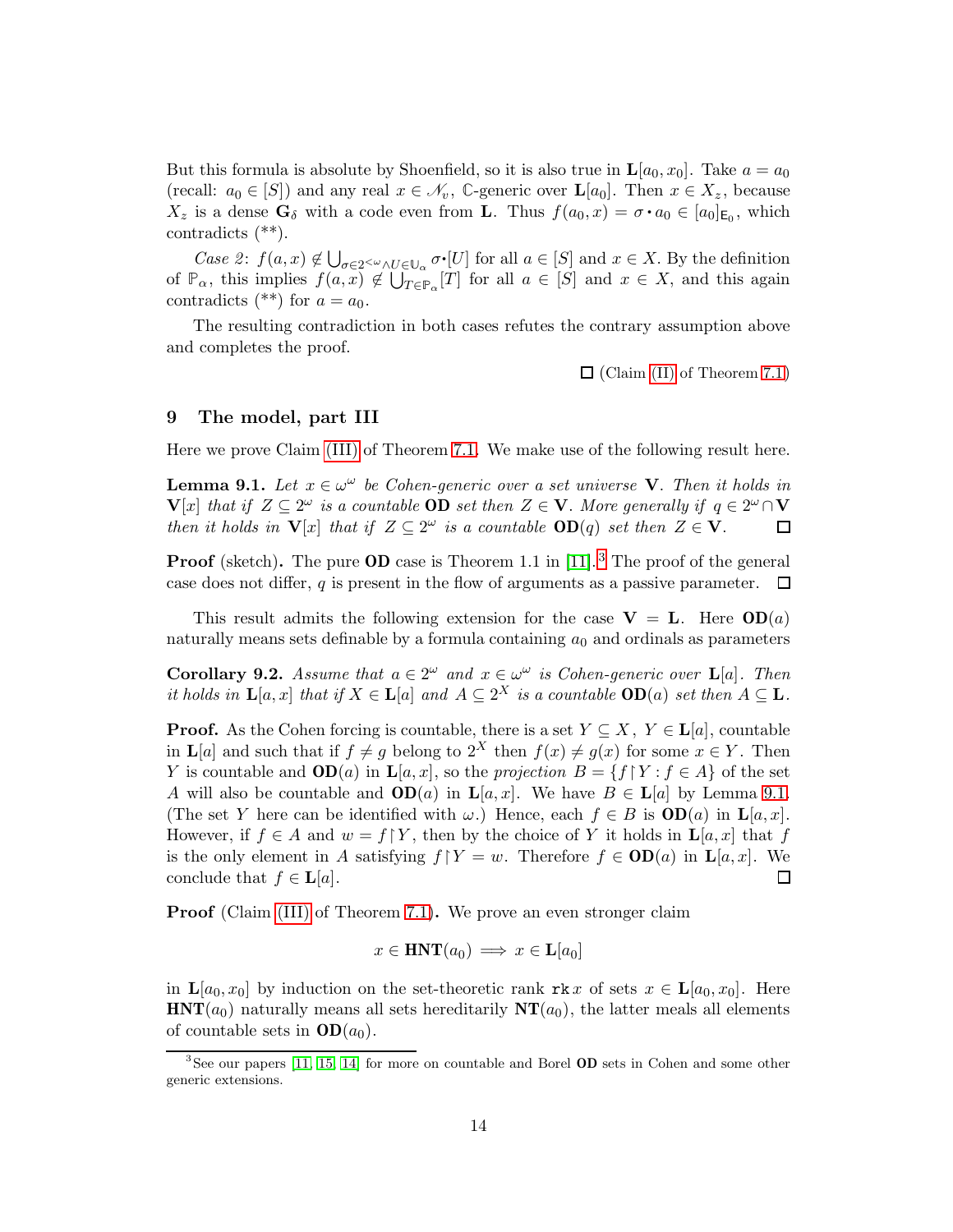Since each set consists only of sets of strictly lower rank, it is sufficient to check that if a set  $H \in \mathbf{L}[a_0, x_0]$  satisfies  $H \subseteq \mathbf{L}[a_0]$  and  $H \in \mathbf{HNT}(a_0)$  in  $\mathbf{L}[a_0, x_0]$  then  $H \in \mathbf{L}[a_0]$ . Here we can assume that in fact  $H \subseteq \mathbf{Ord}$ , since  $\mathbf{L}[a_0]$  allows an  $\mathbf{OD}(a_0)$ wellordering. Thus, let  $H \subseteq \lambda \in \mathbf{Ord}$ . Additionally, since  $H \in \mathbf{HNT}(a_0)$ , we have, in  $\mathbf{L}[a_0, x_0]$ , a countable  $\mathbf{OD}(a_0)$  set  $A \subseteq \mathscr{P}(\lambda)$  containing H. However,  $A \in \mathbf{L}[a_0]$ by Corollary [9.2.](#page-13-3) This implies  $H \in \mathbf{L}[a_0]$  as required.  $\Box$ 

 $\Box$  (Claim [\(III\)](#page-10-6) and Theorem [7.1](#page-10-3) as a whole)

 $\Box$  (Theorem [1.1](#page-1-1))

#### 10 Comments and questions

1. Recall that if x is a Cohen real over **L** then  $HNT = L$  in  $L[x]$  by Lemma [9.1.](#page-13-2)

**Problem 10.1.** Is it true in generic extensions of **L** by a single Cohen generic real that a countable OD set of any kind necessarily consists only of OD elements?

We cannot solve this even for *finite* **OD** sets.

By the way it is not that obvious to expect the positive answer. Indeed, the problem solves in the negative for Sacks and some other generic extensions even for *pairs*, see [\[1,](#page-14-4) [2\]](#page-14-5). For instance, if x is a Sacks-generic real over **L** then it is true in  $\mathbf{L}[x]$  that there is an **OD** unordered pair  $\{X,Y\}$  of sets of reals  $X,Y \subseteq \mathscr{P}(2^{\omega})$  such that  $X, Y$  themselves are non-**OD** sets. See [\[1\]](#page-14-4) for a proof of this rather surprising result originally by Solovay.

2. See Fuchs [\[3\]](#page-14-6) (unpublished) for some other research lines related to Russellnontypical sets with various cardinal parameters.

#### <span id="page-14-4"></span>References

- [1] Ali Enayat and Vladimir Kanovei, An unpublished theorem of Solovay on OD partitions of reals into two non-OD parts, revisited, J. Math. Log.  $21$  (2021), no. 3, 1–22, Article No. 2150014.
- <span id="page-14-5"></span>[2] Ali Enayat, Vladimir Kanovei, and Vassily Lyubetsky, On effectively indiscernible projective sets and the Leibniz-Mycielski axiom, Mathematics  $9(2021)$ , no. 14, 1–19 (English), Article No 1670.
- <span id="page-14-6"></span><span id="page-14-1"></span>[3] Gunter Fuchs, *Blurry definability*, Preprint, 2021.
- [4] Gunter Fuchs, Victoria Gitman, and Joel David Hamkins, Ehrenfeucht's lemma in set *theory*, Notre Dame J. Formal Logic  $59$   $(2018)$ , no. 3,  $355-370$  (English).
- <span id="page-14-2"></span>[5] Marcia J. Groszek and Joel David Hamkins, The implicitly constructible universe, J. Symb. Log. 84 (2019), no. 4, 1403–1421 (English).
- <span id="page-14-3"></span>[6] Joel David Hamkins and Cole Leahy, Algebraicity and implicit definability in set theory, Notre Dame J. Formal Logic 57 (2016), no. 3, 431–439 (English).
- <span id="page-14-0"></span>[7] Thomas Jech, Set theory, The third millennium revised and expanded ed., Springer-Verlag, Berlin-Heidelberg-New York, 2003 (English), Pages xiii + 769.